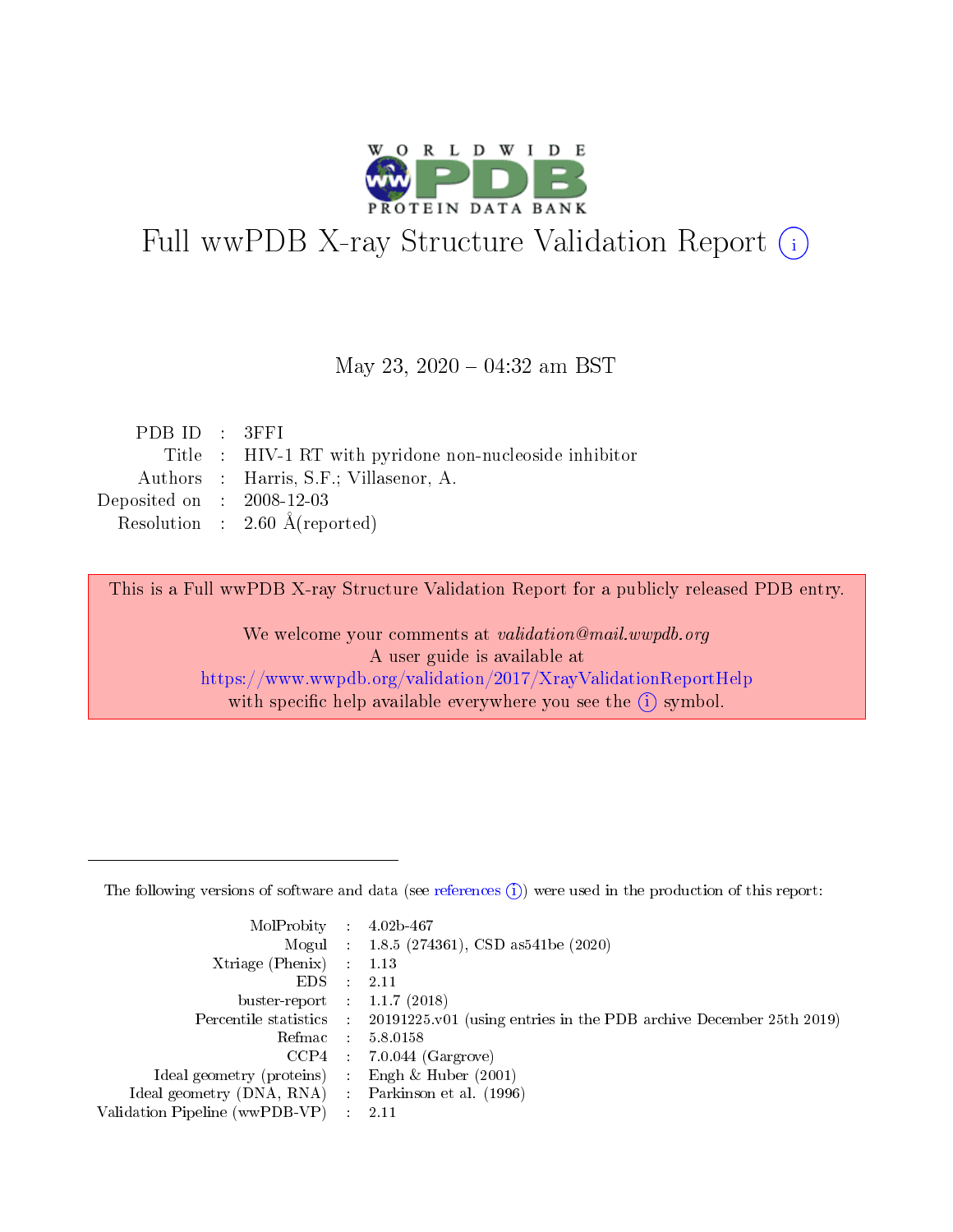# 1 [O](https://www.wwpdb.org/validation/2017/XrayValidationReportHelp#overall_quality)verall quality at a glance  $(i)$

The following experimental techniques were used to determine the structure: X-RAY DIFFRACTION

The reported resolution of this entry is 2.60 Å.

Percentile scores (ranging between 0-100) for global validation metrics of the entry are shown in the following graphic. The table shows the number of entries on which the scores are based.



| Metric                | Whole archive<br>$(\#\text{Entries})$ | Similar resolution<br>(#Entries, resolution range(Å)) |
|-----------------------|---------------------------------------|-------------------------------------------------------|
| $R_{free}$            | 130704                                | $3163(2.60-2.60)$                                     |
| Clashscore            | 141614                                | $3518(2.60-2.60)$                                     |
| Ramachandran outliers | 138981                                | $3455(2.60-2.60)$                                     |
| Sidechain outliers    | 138945                                | $\overline{3455}$ $(2.60-2.60)$                       |
| RSRZ outliers         | 127900                                | $3104(2.60-2.60)$                                     |

The table below summarises the geometric issues observed across the polymeric chains and their fit to the electron density. The red, orange, yellow and green segments on the lower bar indicate the fraction of residues that contain outliers for  $>=3, 2, 1$  and 0 types of geometric quality criteria respectively. A grey segment represents the fraction of residues that are not modelled. The numeric value for each fraction is indicated below the corresponding segment, with a dot representing fractions <=5% The upper red bar (where present) indicates the fraction of residues that have poor fit to the electron density. The numeric value is given above the bar.

| Mol | $Chain$ <sup>1</sup> | $\mathrel{\mathsf{L}}$ ength | Quality of chain |     |     |                      |
|-----|----------------------|------------------------------|------------------|-----|-----|----------------------|
|     |                      | 561                          | 2%<br>78%        |     | 19% | $\ddot{\phantom{a}}$ |
|     |                      | 441                          | 4%<br>73%        | 16% |     | 9%                   |

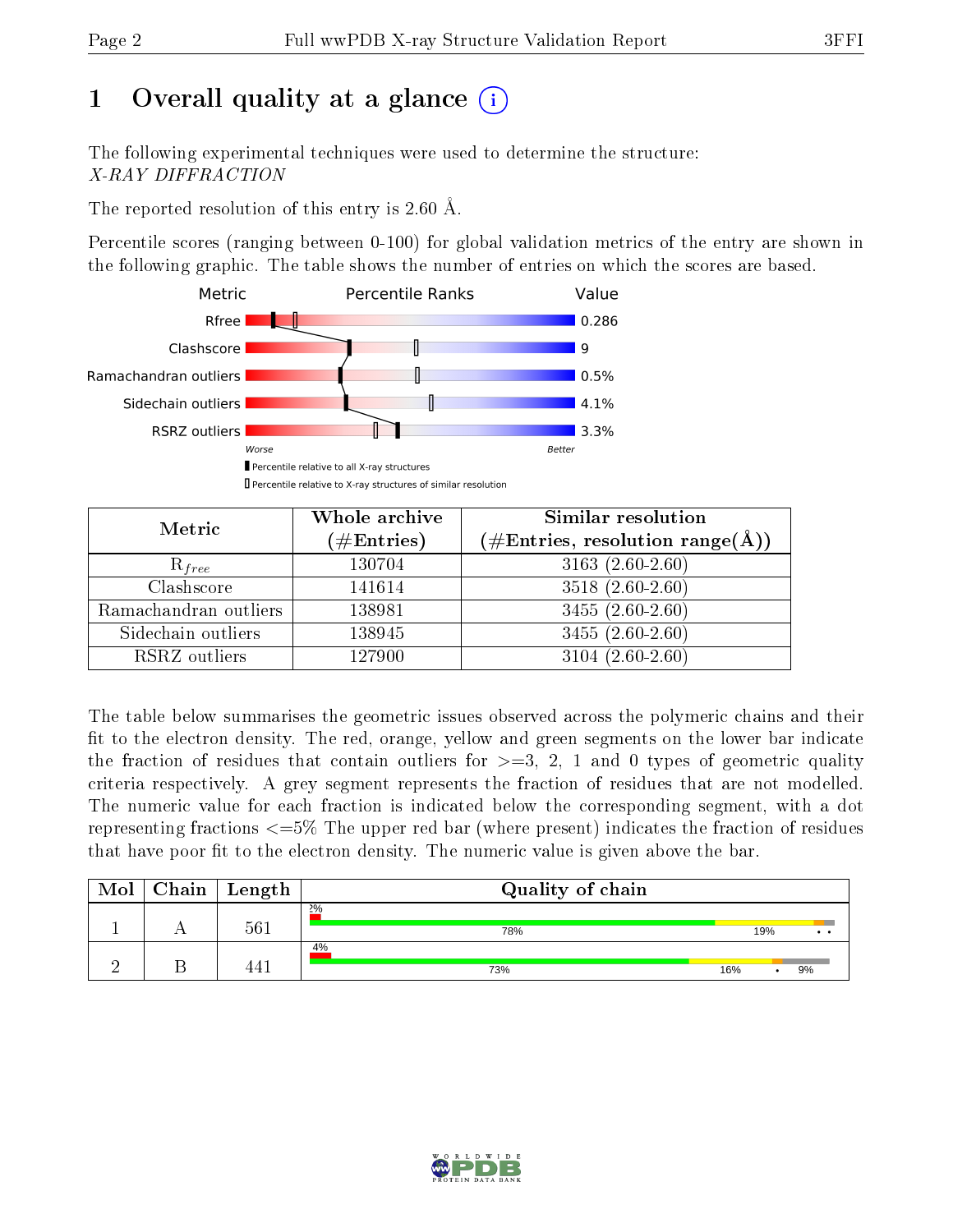# 2 Entry composition  $\left( \cdot \right)$

There are 4 unique types of molecules in this entry. The entry contains 7903 atoms, of which 0 are hydrogens and 0 are deuteriums.

In the tables below, the ZeroOcc column contains the number of atoms modelled with zero occupancy, the AltConf column contains the number of residues with at least one atom in alternate conformation and the Trace column contains the number of residues modelled with at most 2 atoms.

Molecule 1 is a protein called Reverse transcriptase/ribonuclease H.

| Mol | Chain | Residues | Atoms |      |  |         |  | $\text{ZeroOcc} \mid \text{AltConf} \mid \text{Trace}$ |  |
|-----|-------|----------|-------|------|--|---------|--|--------------------------------------------------------|--|
|     |       | 549      | Total |      |  |         |  |                                                        |  |
|     |       |          | 4476  | 2895 |  | 746 827 |  |                                                        |  |

There is a discrepancy between the modelled and reference sequences:

| Chain | Residue | $\mid$ Modelled $\mid$ | ' Actual | Jomment.       | Keference          |
|-------|---------|------------------------|----------|----------------|--------------------|
|       |         | F.                     |          | EXPRESSION TAG | JNP P04585<br>- 11 |

• Molecule 2 is a protein called RT p51.

| Mol | Chain | $\perp$ Residues | Atoms                    |        |       |     |  | $\text{ZeroOcc} \mid \text{AltConf} \mid \text{Trace}$ |  |
|-----|-------|------------------|--------------------------|--------|-------|-----|--|--------------------------------------------------------|--|
|     |       | 403              | $\mathrm{Total}$<br>3334 | - 2174 | - 547 | 606 |  |                                                        |  |

There is a discrepancy between the modelled and reference sequences:

| Chain | Residue | $\mid$ Modelled | Actual | Comment                | Reference  |  |
|-------|---------|-----------------|--------|------------------------|------------|--|
|       |         | 4 F.U           | $\sim$ | $\neg$ xpression tages | JNP P04585 |  |

• Molecule 3 is 3-chloro-5- $({6-}2-3.4-di$ hydroisoquinolin-2(1H)-yl)-2-oxoethyl]-3-(dimethyl amino)-2-oxo-1,2-dihydropyridin-4-yl}oxy)benzonitrile (three-letter code: 3OB) (formula:  $C_{25}H_{23}C1N_4O_3$ .

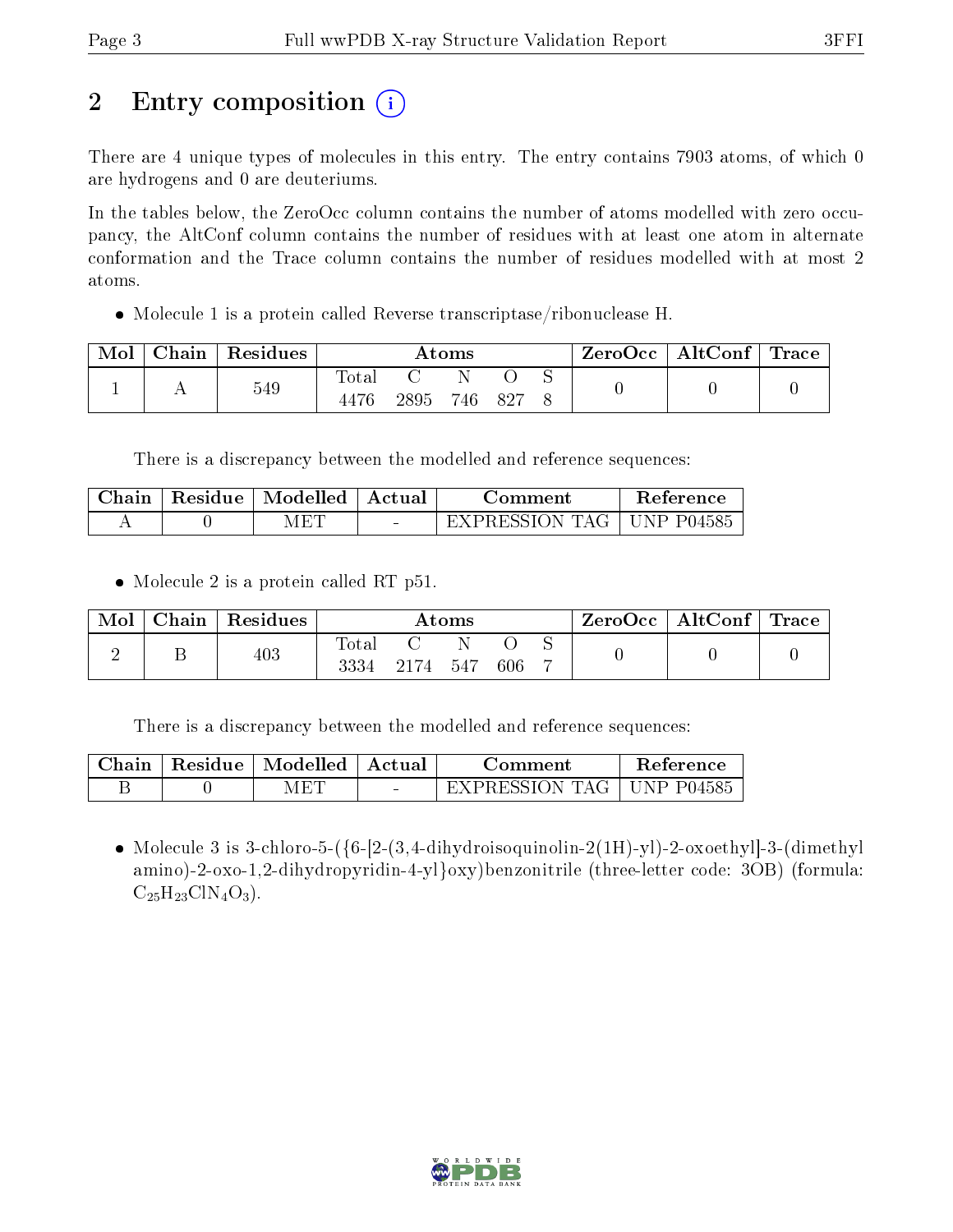

| Mol . | $\mid$ Chain $\mid$ Residues | Atoms        |     |  |  | ZeroOcc   AltConf |  |  |
|-------|------------------------------|--------------|-----|--|--|-------------------|--|--|
|       |                              | Total C Cl N |     |  |  |                   |  |  |
|       |                              |              | 25. |  |  |                   |  |  |

 $\bullet\,$  Molecule 4 is water.

|  | Mol   Chain   Residues | Atoms               | $ZeroOcc \   \$ AltConf |
|--|------------------------|---------------------|-------------------------|
|  | 32                     | Total O<br>32<br>32 |                         |
|  | -28                    | Total O<br>28<br>28 |                         |

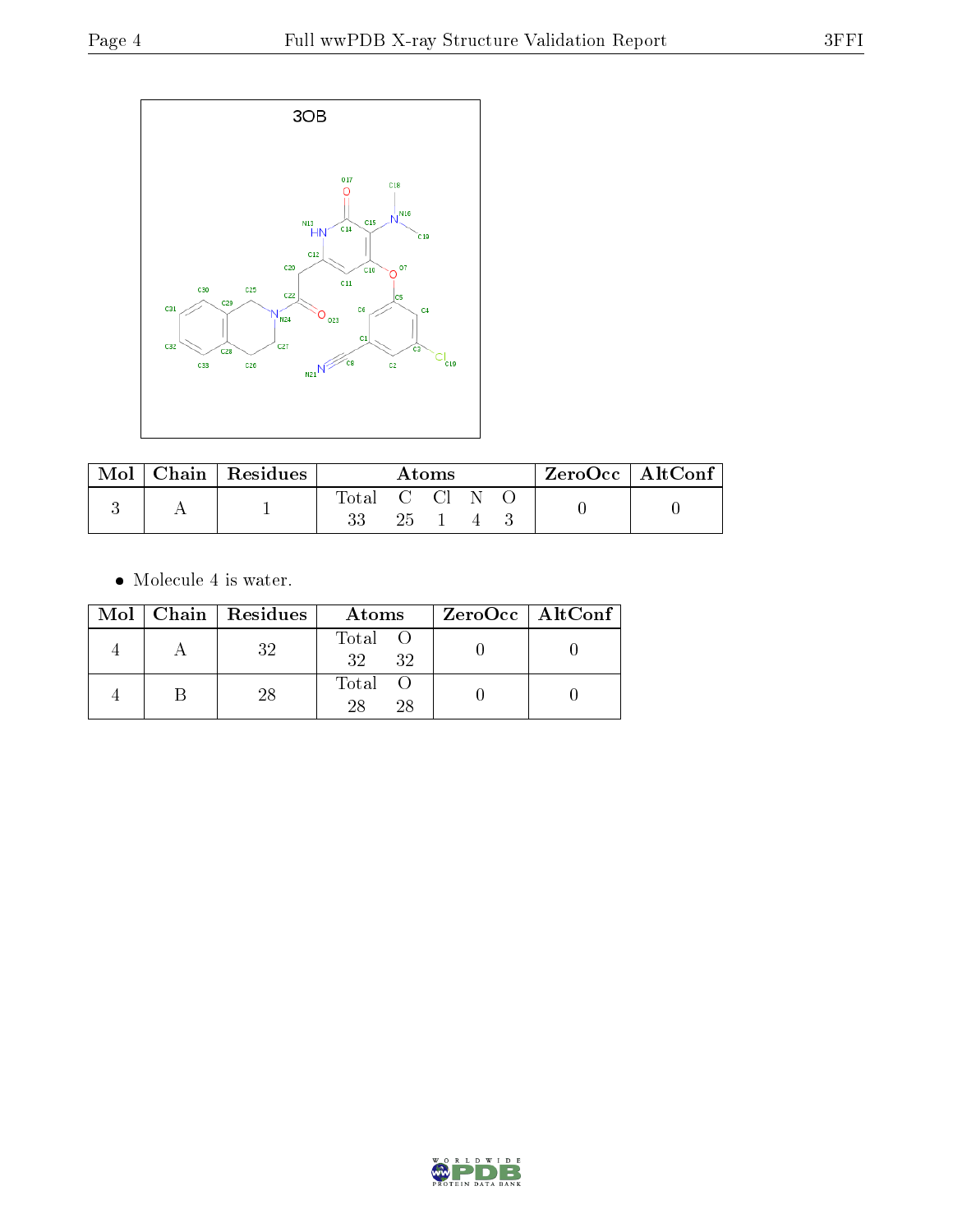## 3 Residue-property plots  $(i)$

These plots are drawn for all protein, RNA and DNA chains in the entry. The first graphic for a chain summarises the proportions of the various outlier classes displayed in the second graphic. The second graphic shows the sequence view annotated by issues in geometry and electron density. Residues are color-coded according to the number of geometric quality criteria for which they contain at least one outlier: green  $= 0$ , yellow  $= 1$ , orange  $= 2$  and red  $= 3$  or more. A red dot above a residue indicates a poor fit to the electron density (RSRZ  $> 2$ ). Stretches of 2 or more consecutive residues without any outlier are shown as a green connector. Residues present in the sample, but not in the model, are shown in grey.



• Molecule 1: Reverse transcriptase/ribonuclease H

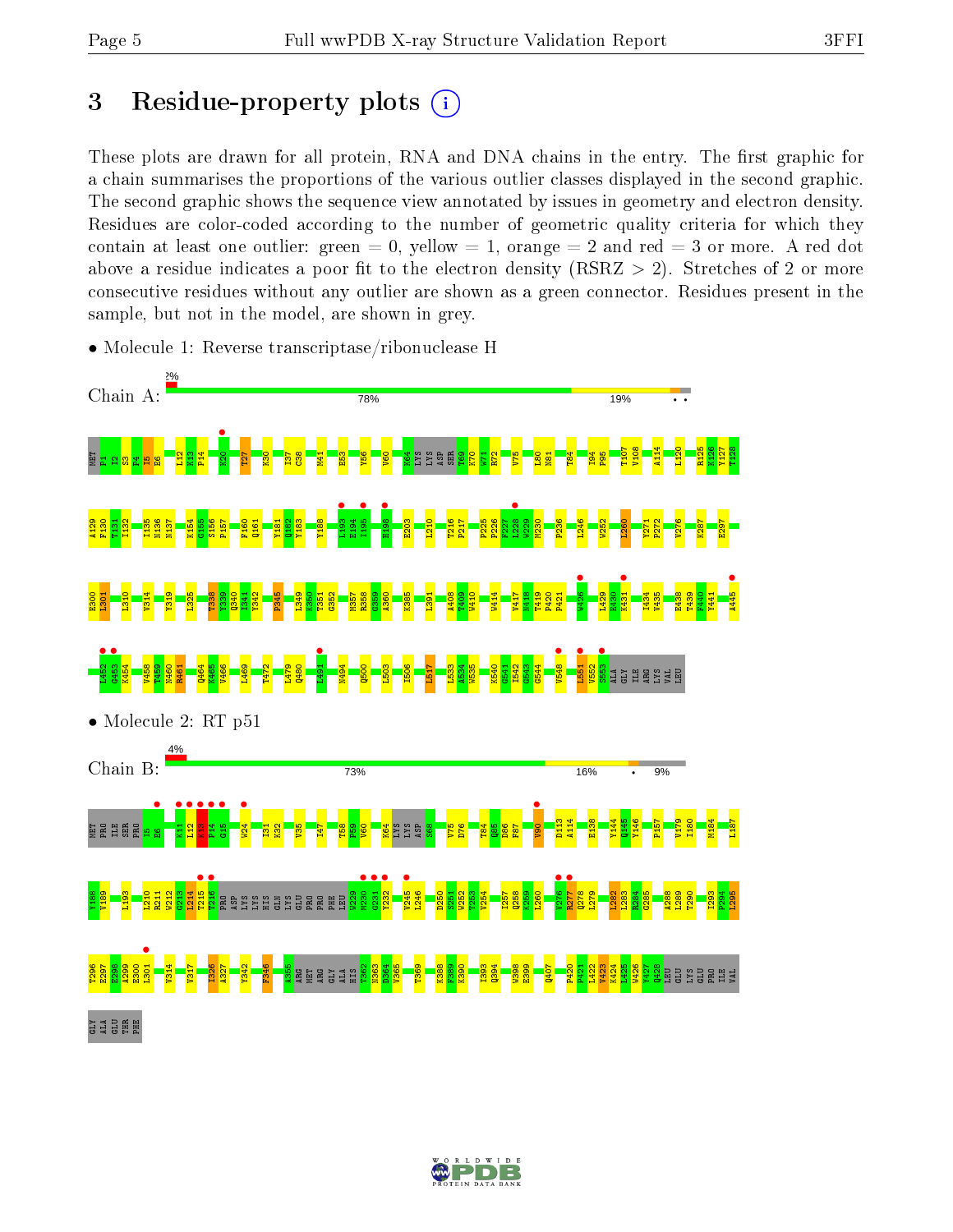## 4 Data and refinement statistics  $(i)$

| Property                                                         | Value                                               | Source     |
|------------------------------------------------------------------|-----------------------------------------------------|------------|
| Space group                                                      | C2221                                               | Depositor  |
| Cell constants                                                   | $153.05\text{\AA}$<br>117.11Å<br>$153.10\text{\AA}$ | Depositor  |
| a, b, c, $\alpha$ , $\beta$ , $\gamma$                           | $90.00^\circ$<br>$90.00^\circ$<br>$90.00^\circ$     |            |
| Resolution $(A)$                                                 | $46.78 - 2.60$                                      | Depositor  |
|                                                                  | $46.77 - 2.60$                                      | <b>EDS</b> |
| % Data completeness                                              | $75.0(46.78-2.60)$                                  | Depositor  |
| (in resolution range)                                            | $75.0$ $(46.77 - 2.60)$                             | <b>EDS</b> |
| $R_{merge}$                                                      | (Not available)                                     | Depositor  |
| $\mathrm{R}_{sym}$                                               | 0.07                                                | Depositor  |
| $\langle I/\sigma(I) \rangle^{-1}$                               | 2.04 (at $2.61\text{\AA}$ )                         | Xtriage    |
| Refinement program                                               | REFMAC 5.2.0019                                     | Depositor  |
| $R, R_{free}$                                                    | 0.234<br>0.285<br>$\overline{1}$                    | Depositor  |
|                                                                  | $0.238$ ,<br>0.286                                  | DCC        |
| $R_{free}$ test set                                              | 1660 reflections $(5.20\%)$                         | wwPDB-VP   |
| Wilson B-factor $(A^2)$                                          | 69.7                                                | Xtriage    |
| Anisotropy                                                       | 0.428                                               | Xtriage    |
| Bulk solvent $k_{sol}(\text{e}/\text{A}^3), B_{sol}(\text{A}^2)$ | 0.35, 50.4                                          | <b>EDS</b> |
| $L$ -test for twinning <sup>2</sup>                              | $< L >$ = 0.50, $< L2$ > = 0.34                     | Xtriage    |
| Estimated twinning fraction                                      | $\overline{\text{No}}$ twinning to report.          | Xtriage    |
| $F_o, F_c$ correlation                                           | 0.94                                                | <b>EDS</b> |
| Total number of atoms                                            | 7903                                                | wwPDB-VP   |
| Average B, all atoms $(A^2)$                                     | 83.0                                                | wwPDB-VP   |

Xtriage's analysis on translational NCS is as follows: The largest off-origin peak in the Patterson function is  $4.32\%$  of the height of the origin peak. No significant pseudotranslation is detected.

<sup>&</sup>lt;sup>2</sup>Theoretical values of  $\langle |L| \rangle$ ,  $\langle L^2 \rangle$  for acentric reflections are 0.5, 0.333 respectively for untwinned datasets, and 0.375, 0.2 for perfectly twinned datasets.



<span id="page-5-1"></span><span id="page-5-0"></span><sup>1</sup> Intensities estimated from amplitudes.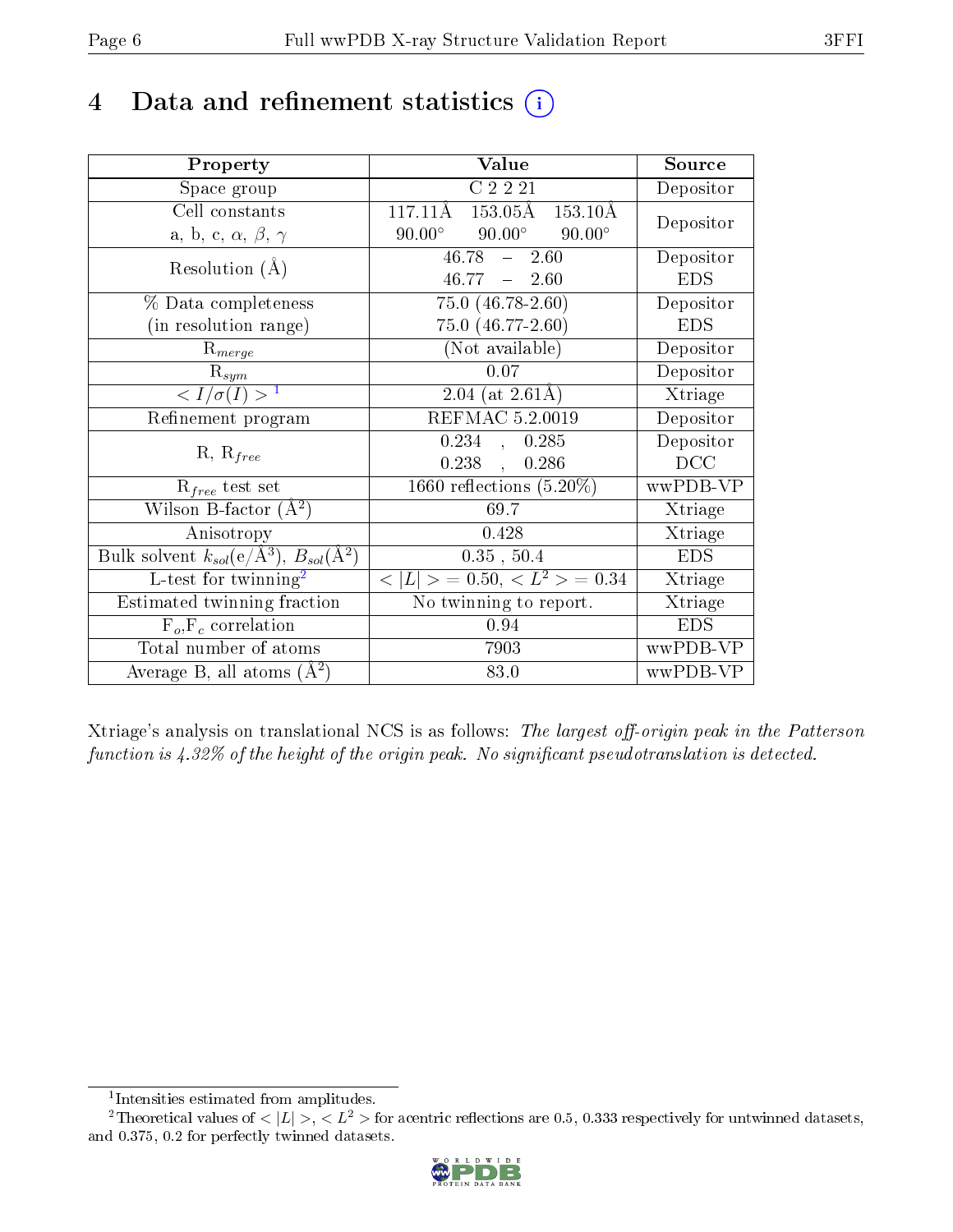# 5 Model quality  $(i)$

## 5.1 Standard geometry  $(i)$

Bond lengths and bond angles in the following residue types are not validated in this section: 3OB

The Z score for a bond length (or angle) is the number of standard deviations the observed value is removed from the expected value. A bond length (or angle) with  $|Z| > 5$  is considered an outlier worth inspection. RMSZ is the root-mean-square of all Z scores of the bond lengths (or angles).

| Mol      | Chain |      | Bond lengths | Bond angles |             |  |
|----------|-------|------|--------------|-------------|-------------|--|
|          |       | RMSZ | $\# Z  > 5$  | RMSZ        | $\# Z  > 5$ |  |
|          |       | 0.33 | 0/4592       | 0.49        | 0/6240      |  |
| $\Omega$ | В     | 0.33 | 0/3428       | 0.48        | 0/4660      |  |
| AΠ       | All   | 0.33 | 0/8020       | 0.49        | 10900       |  |

There are no bond length outliers.

There are no bond angle outliers.

There are no chirality outliers.

There are no planarity outliers.

### $5.2$  Too-close contacts  $(i)$

In the following table, the Non-H and H(model) columns list the number of non-hydrogen atoms and hydrogen atoms in the chain respectively. The H(added) column lists the number of hydrogen atoms added and optimized by MolProbity. The Clashes column lists the number of clashes within the asymmetric unit, whereas Symm-Clashes lists symmetry related clashes.

|   |      | Mol   Chain   Non-H   H(model)   H(added) |     | Clashes   Symm-Clashes |
|---|------|-------------------------------------------|-----|------------------------|
|   | 4476 | 4522                                      | 80  |                        |
|   | 3334 | 3355                                      | 73  |                        |
| ച | 33   | 23                                        |     |                        |
|   | 32   |                                           |     |                        |
|   | 28   |                                           |     |                        |
|   | 7903 | 7900                                      | 142 |                        |

The all-atom clashscore is defined as the number of clashes found per 1000 atoms (including hydrogen atoms). The all-atom clashscore for this structure is 9.

All (142) close contacts within the same asymmetric unit are listed below, sorted by their clash magnitude.

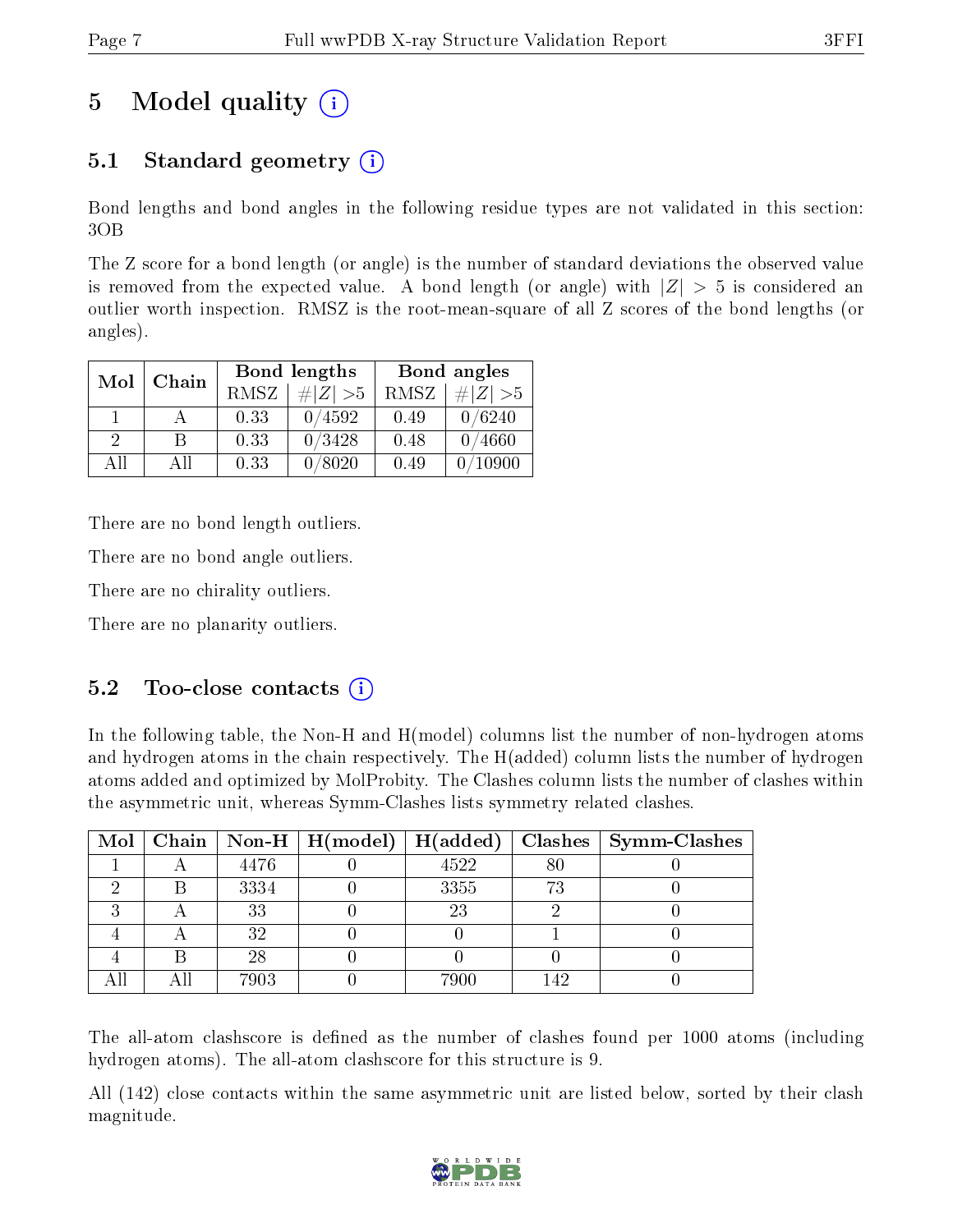| Atom-1               | Atom-2                       | Interatomic    | Clash         |  |
|----------------------|------------------------------|----------------|---------------|--|
|                      |                              | distance $(A)$ | overlap $(A)$ |  |
| 2:B:113:ASP:HB2      | 2:B:214:LEU:HD13             | 1.63           | 0.80          |  |
| 2:B:369:THR:HG22     | 2:B:398:TRP:CH2              | 2.21           | 0.76          |  |
| 1: A:37: ILE: HG22   | 1: A: 41: MET: HE1           | 1.68           | 0.75          |  |
| 1:A:417:VAL:HG22     | 1: A:419: THR: HG23          | 1.70           | 0.73          |  |
| 1: A: 5: ILE: HD13   | 1: A:6: GLU:O                | 1.88           | 0.72          |  |
| 2:B:180:ILE:CG2      | 2:B:187:LEU:HD22             | 2.19           | 0.72          |  |
| 2:B:254:VAL:HG13     | 2:B:283:LEU:HD22             | 1.71           | 0.72          |  |
| 2:B:60:VAL:HG12      | $2:B:75:VAL:H\overline{G22}$ | 1.72           | 0.71          |  |
| 1: A:441: TYR:O      | 1: A:548: VAL:HG21           | 1.92           | 0.69          |  |
| 1: A:37: ILE: HG22   | 1:A:41:MET:CE                | 2.24           | 0.67          |  |
| 1: A:60: VAL: HG12   | 1: A:75: VAL:HG22            | 1.75           | 0.67          |  |
| 2:B:58:THR:HG23      | 2:B:76:ASP:O                 | 1.97           | 0.65          |  |
| 1: A:500: GLN: HE21  | 2:B:422:LEU:HD12             | 1.61           | 0.65          |  |
| 1: A:246:LEU:HD11    | 1: A:310: LEU: HD12          | 1.80           | 0.64          |  |
| 1:A:114:ALA:HB1      | 1: A:160: PHE:CE1            | 2.32           | 0.64          |  |
| 2:B:210:LEU:CD1      | 2:B:215:THR:HG22             | 2.28           | 0.63          |  |
| 1:A:27:THR:HG22      | 1:A:30:LYS:HG3               | 1.81           | 0.63          |  |
| 2:B:12:LEU:O         | 2:B:13:LYS:HB2               | 2.00           | 0.62          |  |
| 2:B:254:VAL:HG12     | 2:B:258:GLN:HE21             | 1.65           | 0.61          |  |
| 2: B:86: ASP:O       | 2:B:90:VAL:HG13              | 1.99           | 0.61          |  |
| 1: A:466: VAL: CG2   | 1:A:551:LEU:HD12             | 2.31           | 0.61          |  |
| 2:B:365:VAL:O        | 2:B:369:THR:HG23             | 2.00           | 0.60          |  |
| 2:B:180:ILE:HG23     | 2:B:187:LEU:HD22             | 1.83           | 0.60          |  |
| 2:B:252:TRP:CH2      | 2:B:260:LEU:HD22             | 2.36           | 0.59          |  |
| 2:B:47:ILE:HD12      | 2:B:144:TYR:CD1              | 2.37           | 0.59          |  |
| 2:B:210:LEU:HD13     | 2: B:215: THR: HG22          | 1.84           | 0.59          |  |
| 2:B:326:ILE:HD11     | 2:B:390:LYS:HD2              | 1.84           | 0.59          |  |
| 1:A:325:LEU:HD23     | 1: A:385:LYS:CE              | 2.33           | 0.59          |  |
| 1:A:236:PRO:O        | 3:A:561:3OB:H25A             | 2.04           | 0.56          |  |
| 2:B:295:LEU:HD12     | 2:B:300:GLU:OE1              | 2.04           | 0.56          |  |
| 2:B:279:LEU:HD23     | 2:B:299:ALA:HB1              | 1.87           | 0.56          |  |
| 1: A:500: GLN: NE2   | 2:B:422:LEU:HD12             | 2.20           | 0.56          |  |
| 1: A: 135: ILE: HG22 | 1: A: 136: ASN: ND2          | 2.21           | 0.56          |  |
| 1: A:429: LEU: HD11  | 1: A:506: ILE: HG22          | 1.87           | 0.55          |  |
| 1: A:60: VAL:HGI1    | 1: A: 130: PHE: CD2          | 2.42           | 0.55          |  |
| 1: A:503:LEU:HD12    | 1:A:533:LEU:HD23             | 1.89           | 0.55          |  |
| 1:A:297:GLU:O        | 1:A:301:LEU:HD13             | 2.06           | 0.55          |  |
| 1:A:503:LEU:HD22     | 1: A: 535: TRP: HB2          | 1.88           | 0.54          |  |
| 1: A:84:THR:HG23     | $1:A:154:LY\overline{S:HD3}$ | 1.90           | 0.54          |  |
| 2:B:246:LEU:HD22     | 2:B:260:LEU:HD11             | 1.90           | $0.54\,$      |  |
| 1: A:325: LEU: HD23  | 1:A:385:LYS:HE3              | 1.90           | 0.53          |  |
| 1:A:351:THR:HG22     | 1:A:352:GLY:N                | 2.24           | 0.53          |  |

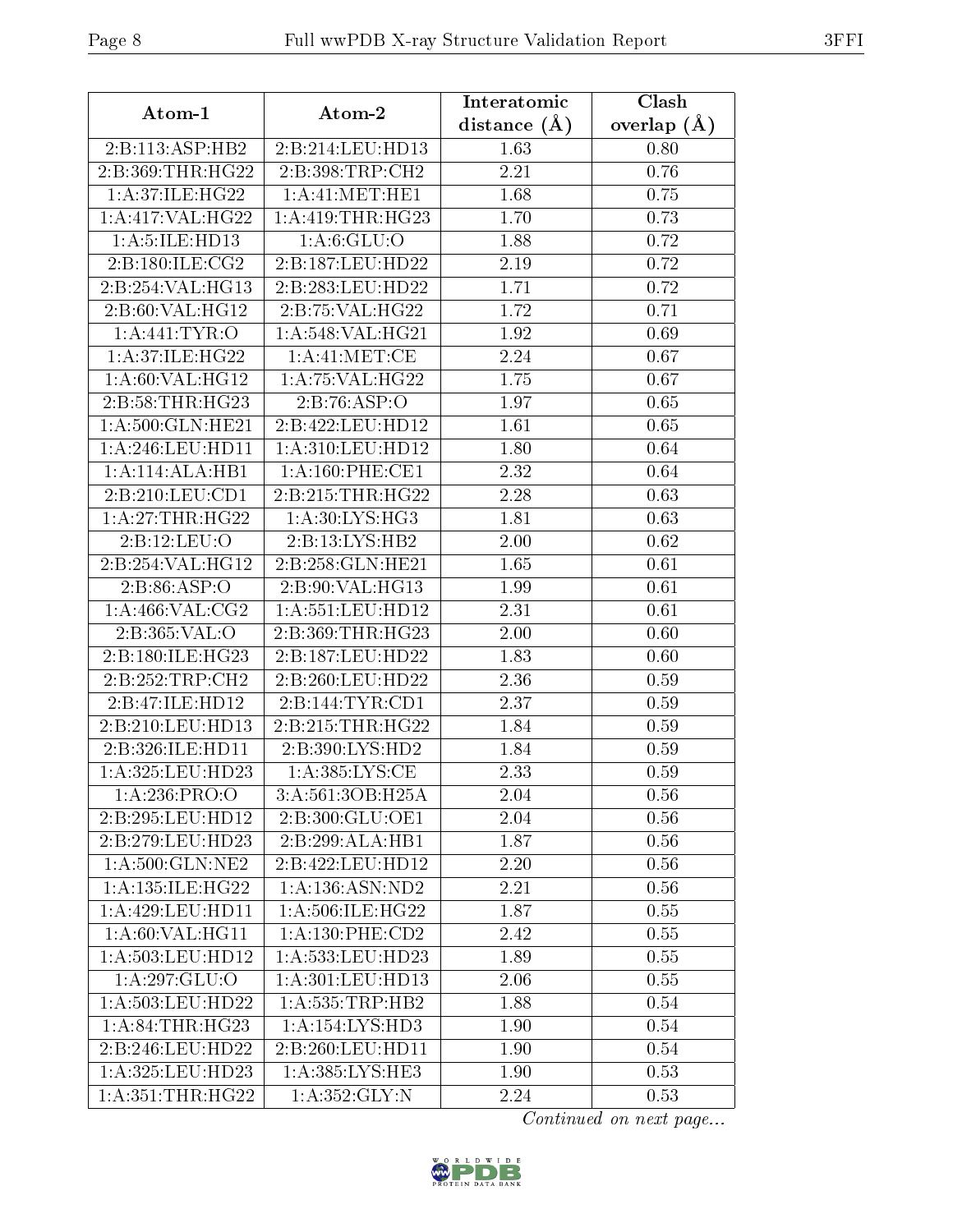| Communaca from previous page  |                              | Interatomic      | Clash           |  |
|-------------------------------|------------------------------|------------------|-----------------|--|
| Atom-1                        | Atom-2                       | distance $(\AA)$ | overlap $(\AA)$ |  |
| 2:B:245:VAL:O                 | 2:B:245:VAL:HG23             | 2.08             | 0.53            |  |
| 1:A:435:VAL:HG22              | 2:B:290:THR:OG1              | 2.09             | 0.53            |  |
| 1:A:445:ALA:HB3               | 1:A:552:VAL:HG12             | 1.91             | 0.52            |  |
| 1: A:81: ASN: HA              | 1: A:84:THR:HG22             | 1.92             | 0.52            |  |
| 1: A:38: CYS:SG               | 1: A: 132: ILE: HD11         | 2.49             | 0.52            |  |
| 2:B:326:ILE:HD12              | 2:B:388:LYS:O                | 2.09             | 0.52            |  |
| 2:B:180:ILE:HG13              | 2:B:189:VAL:HG22             | 1.91             | $0.52\,$        |  |
| 1: A:544: GLY:O               | 1: A:548: VAL:HG23           | 2.10             | 0.52            |  |
| 1: A:3: SER:HB3               | 1:A:5:ILE:HG22               | 1.91             | $0.52\,$        |  |
| 2:B:282:LEU:HD11              | 2: B:296: THR:CG2            | 2.40             | 0.52            |  |
| 1: A:503:LEU:HD12             | 1: A: 533: LEU: CD2          | 2.40             | 0.51            |  |
| 2:B:296:THR:HG23              | 2:B:299:ALA:CB               | 2.40             | 0.51            |  |
| 2:B:114:ALA:HB2               | 2:B:214:LEU:HD22             | 1.92             | 0.51            |  |
| 1: A:319: TYR: CE1            | 1:A:325:LEU:HD21             | 2.46             | 0.51            |  |
| 2:B:278:GLN:O                 | 2:B:282:LEU:HD13             | 2.11             | 0.50            |  |
| 2:B:420:PRO:O                 | 2:B:423:VAL:HG13             | 2.12             | 0.50            |  |
| 2:B:279:LEU:CD2               | 2:B:299:ALA:HB1              | 2.41             | 0.50            |  |
| 1:A:469:LEU:HD21              | $1:A:480:GLN:H\overline{G2}$ | 1.94             | 0.49            |  |
| 2:B:296:THR:CG2               | 2:B:299:ALA:HB2              | 2.41             | 0.49            |  |
| 2:B:84:THR:HG22               | 2: B:84:THR:O                | 2.12             | 0.49            |  |
| 1:A:460:ASN:HD22              | 2:B:288:ALA:HB2              | 1.77             | 0.49            |  |
| 2:B:369:THR:HG22              | 2:B:398:TRP:CZ3              | 2.47             | 0.49            |  |
| 1: A: 5: ILE: CD1             | 1: A:6: GLU:O                | 2.60             | 0.49            |  |
| 2:B:254:VAL:HG13              | 2: B: 283: LEU: CD2          | 2.40             | 0.49            |  |
| 2:B:288:ALA:HB1               | 2:B:290:THR:HG22             | 1.94             | 0.48            |  |
| 2:B:257:ILE:HD12              | 2:B:293:ILE:HG21             | 1.95             | 0.48            |  |
| 2:B:297:GLU:O                 | 2:B:301:LEU:HD23             | 2.13             | 0.48            |  |
| $2:B:157:PRO: \overline{HG3}$ | 2:B:184:MET:HA               | 1.96             | 0.48            |  |
| 1:A:272:PRO:HA                | 1: A: 351:THR: HG21          | 1.96             | 0.48            |  |
| 1:A:494:ASN:HB3               | 2:B:289:LEU:HD12             | 1.95             | 0.48            |  |
| 1: A:325:LEU:HD23             | 1: A: 385: LYS: HE2          | 1.94             | 0.48            |  |
| 1: A: 12: LEU: HD11           | 1: A: 127: TYR: CE1          | 2.49             | 0.47            |  |
| 1: A: 338: THR: HG23          | 1:A:340:GLN:HE22             | 1.79             | 0.47            |  |
| 1:A:454:LYS:O                 | 1:A:552:VAL:HG13             | 2.14             | 0.47            |  |
| 2:B:47:ILE:HG22               | $2:B:146:TYR:H$ A            | 1.95             | 0.47            |  |
| 2:B:326:ILE:HG23              | 2:B:342:TYR:O                | 2.14             | 0.47            |  |
| 1: A:466: VAL:HG21            | 1: A: 551: LEU: HB2          | 1.97             | 0.47            |  |
| 1: A:80: LEU:O                | 1: A:84:THR:HG22             | 2.14             | 0.47            |  |
| 1: A:38: CYS:HA               | 1: A: 41: MET: HE2           | 1.97             | 0.47            |  |
| 1:A:466:VAL:HG23              | 1:A:551:LEU:HD12             | 1.96             | 0.47            |  |
| 1:A:94:ILE:HD13               | 1: A:230:MET:CE              | 2.45             | 0.46            |  |

Continued from previous page.

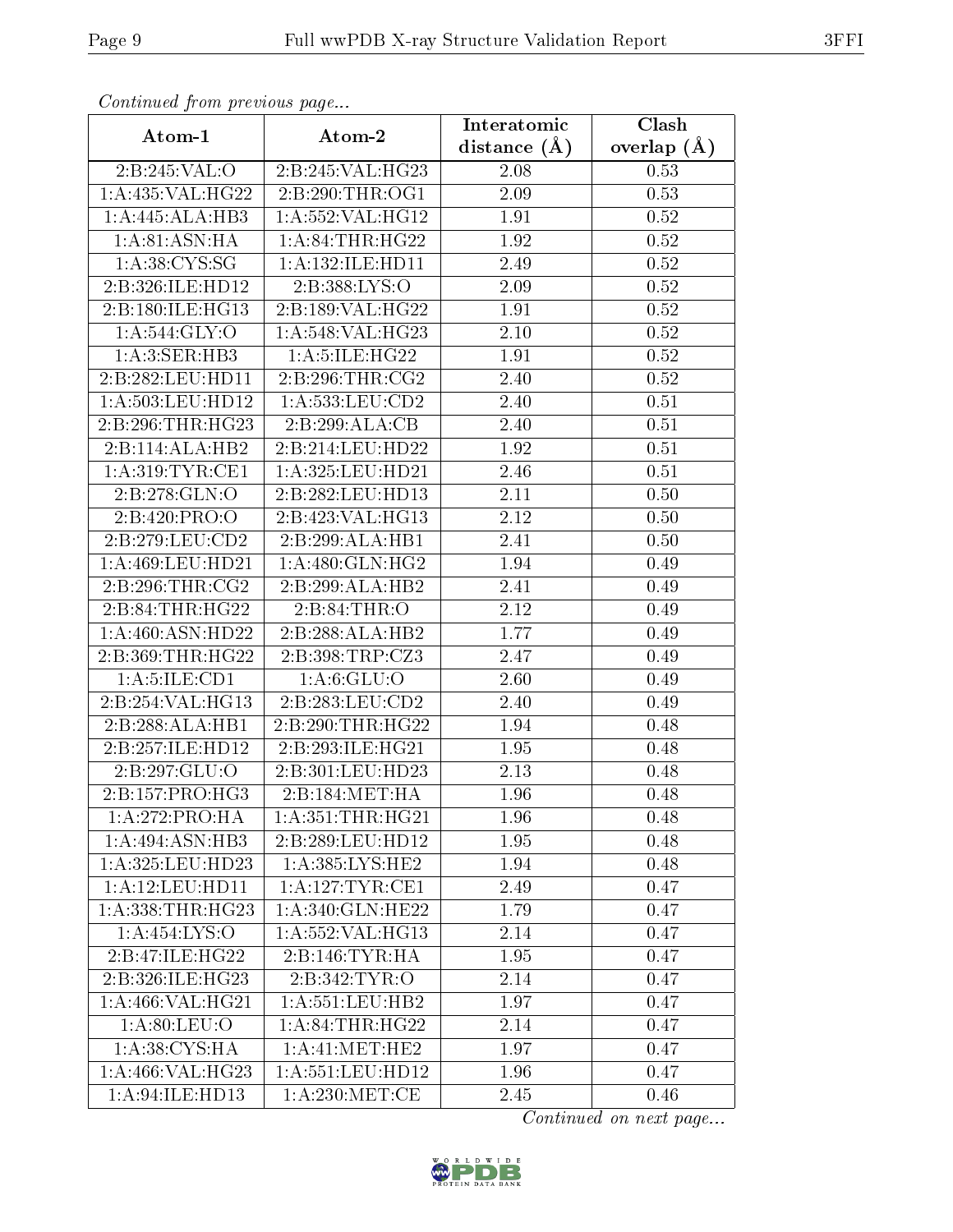| Comunaca jiom previous page |                      | Interatomic       | Clash           |  |
|-----------------------------|----------------------|-------------------|-----------------|--|
| Atom-1                      | Atom-2               | distance $(A)$    | overlap $(\AA)$ |  |
| 2:B:47:ILE:HD12             | 2:B:144:TYR:CG       | 2.50              | 0.46            |  |
| 1: A:420: PRO:HA            | 1: A:421: PRO:C      | $\overline{2}.36$ | 0.46            |  |
| 1: A:351:THR:CG2            | 1: A: 352: GLY:N     | 2.79              | 0.46            |  |
| 1: A:342:TYR:HA             | 1:A:349:LEU:HD13     | 1.98              | 0.46            |  |
| 1: A:3: SER:CB              | 1: A:5: ILE: HG22    | 2.47              | 0.46            |  |
| 1: A:458: VAL: CG2          | 1: A: 551: LEU: HD21 | 2.46              | 0.46            |  |
| 1: A:542: ILE:N             | 1:A:542:ILE:HD12     | 2.31              | 0.45            |  |
| 1: A:410:TRP:CE3            | 2:B:363:ASN:HB2      | 2.52              | 0.45            |  |
| 1:A:252:TRP:CZ3             | $1:$ A:260:LEU:HD12  | 2.52              | 0.45            |  |
| 2:B:24:TRP:CE2              | 2:B:399:GLU:HG3      | 2.51              | 0.45            |  |
| 3:A:561:3OB:H27A            | 3:A:561:3OB:H20A     | 1.75              | 0.45            |  |
| 2:B:84:THR:HG22             | 2:B:87:PHE:HB3       | 1.98              | 0.45            |  |
| 1: A:460:ASN:ND2            | 2:B:288:ALA:HB2      | 2.32              | 0.44            |  |
| 4:A:563:HOH:O               | 2:B:288:ALA:HB1      | 2.17              | 0.44            |  |
| 2:B:326:ILE:HD12            | 2:B:327:ALA:N        | 2.33              | 0.44            |  |
| 1:A:391:LEU:HD12            | 1:A:414:TRP:CD2      | 2.53              | 0.44            |  |
| 1: A:276: VAL:CG1           | 1:A:276:VAL:O        | 2.65              | 0.44            |  |
| 2:B:257:ILE:CD1             | 2:B:293:ILE:HG21     | 2.48              | 0.44            |  |
| 1:A:120:LEU:HD23            | 1: A:125: ARG:HG2    | 1.99              | 0.44            |  |
| 1:A:479:LEU:HB3             | 1:A:517:LEU:HD13     | 2.00              | 0.44            |  |
| 2:B:296:THR:HG23            | 2:B:299:ALA:HB2      | 2.00              | 0.44            |  |
| 2:B:346:PHE:N               | 2:B:346:PHE:CD1      | 2.86              | 0.44            |  |
| 2:B:31:ILE:O                | 2:B:35:VAL:HG13      | 2.18              | 0.43            |  |
| 1: A:469: LEU: HD11         | 1: A:480: GLN: HG2   | 2.00              | 0.43            |  |
| 1:A:408:ALA:HB3             | 2:B:393:ILE:HD12     | 2.01              | 0.43            |  |
| 2:B:12:LEU:O                | 2:B:13:LYS:CB        | 2.66              | 0.43            |  |
| 2:B:180:ILE:N               | 2:B:180:ILE:HD12     | 2.33              | 0.43            |  |
| 1: A:94: ILE: HG23          | 1: A:95: PRO:HD2     | 1.99              | 0.43            |  |
| 1:A:469:LEU:HD21            | 1: A:480: GLN:CG     | 2.48              | 0.43            |  |
| 2:B:314:VAL:O               | 2:B:317:VAL:HG12     | 2.18              | 0.43            |  |
| 2:B:423:VAL:HA              | 2:B:426:TRP:CE3      | 2.54              | 0.43            |  |
| 1: A:181:TYR:CE2            | 1:A:183:TYR:HB2      | 2.54              | 0.42            |  |
| 1: A: 439: THR: HG21        | 2:B:289:LEU:HG       | 2.01              | 0.42            |  |
| 1: A:357: MET:CE            | 1: A:360:ALA:O       | 2.68              | 0.42            |  |
| 1: A:60: VAL: HG13          | 1:A:130:PHE:HB2      | 2.02              | 0.42            |  |
| 1:A:181:TYR:HD1             | 2:B:138:GLU:O        | 2.02              | 0.42            |  |
| 1: A:108: VAL:HG22          | 1: A: 188: TYR: HD2  | 1.85              | 0.42            |  |
| 1:A:216:THR:HB              | 1:A:217:PRO:HD2      | 2.02              | 0.42            |  |
| 2:B:254:VAL:HG12            | 2:B:258:GLN:NE2      | 2.34              | 0.42            |  |
| 1: A:56: TYR:O              | 1:A:129:ALA:HB3      | 2.20              | 0.41            |  |
| 2:B:282:LEU:HD11            | 2:B:296:THR:HG22     | 2.01              | 0.41            |  |

Continued from previous page.

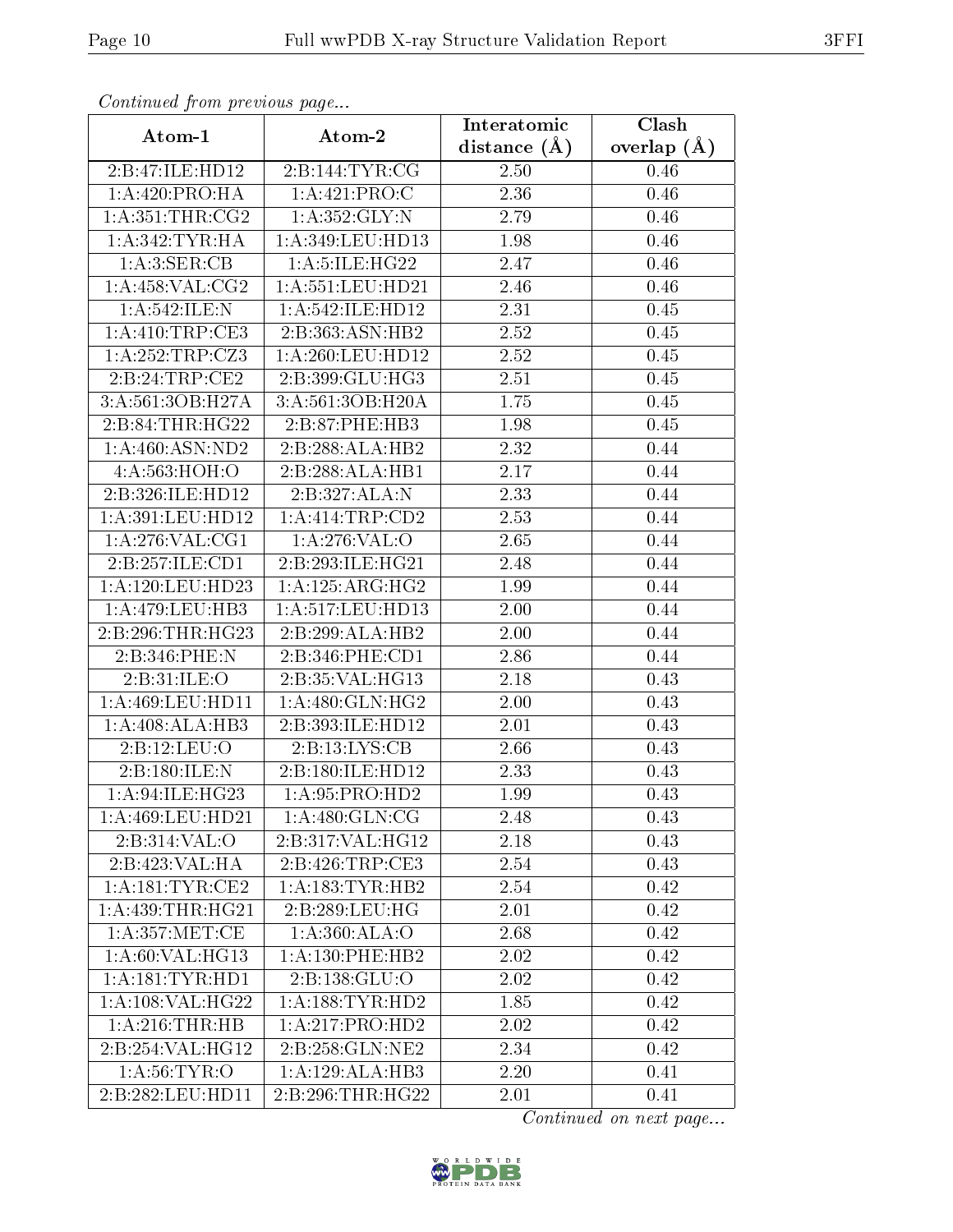| Atom-1               | Atom-2              | Interatomic<br>distance $(\AA)$ | Clash<br>overlap $(\AA)$ |
|----------------------|---------------------|---------------------------------|--------------------------|
|                      |                     |                                 |                          |
| 2: B:64: LYS:C       | 2:B:407:GLN:HE22    | 2.23                            | 0.41                     |
| 2:B:86:ASP:HA        | 2:B:90:VAL:HG13     | 2.01                            | 0.41                     |
| 2: B:32: LYS:O       | 2:B:35:VAL:HG22     | 2.20                            | 0.41                     |
| 2:B:211:ARG:O        | 2:B:212:TRP:HB2     | 2.20                            | 0.41                     |
| 1: A: 358: ARG: CZ   | 2:B:394:GLN:HE21    | 2.32                            | 0.41                     |
| 1: A:225: PRO:HA     | 1: A:226: PRO:C     | 2.40                            | 0.41                     |
| 2:B:282:LEU:HD11     | 2:B:296:THR:HG21    | 2.01                            | 0.41                     |
| 1: A:544: GLY:N      | 2:B:285:GLY:O       | 2.54                            | 0.41                     |
| 1: A: 156: SER: N    | 1:A:157:PRO:CD      | 2.83                            | 0.41                     |
| 1: A:271:TYR:CE1     | 1: A:314: VAL: HG23 | 2.56                            | 0.41                     |
| 2:B:314:VAL:HB       | 2:B:317:VAL:CG1     | 2.51                            | 0.41                     |
| 1: A:94: ILE: HD13   | 1: A:230:MET:HE2    | 2.02                            | 0.40                     |
| 1: A: 338: THR: HG23 | 1: A:340: GLN:NE2   | 2.36                            | 0.40                     |
| 1: A:469:LEU:HD23    | 1:A:472:THR:HG21    | 2.03                            | 0.40                     |
| 1:A:434:ILE:HB       | 1:A:494:ASN:HD21    | 1.86                            | 0.40                     |
| 2:B:346:PHE:HD1      | 2:B:346:PHE:N       | 2.19                            | 0.40                     |
| 1:A:438:GLU:HG3      | 1:A:461:ARG:HD3     | 2.03                            | 0.40                     |
| 2:B:279:LEU:HA       | 2:B:282:LEU:HD22    | 2.03                            | 0.40                     |

Continued from previous page...

There are no symmetry-related clashes.

#### 5.3 Torsion angles  $(i)$

#### 5.3.1 Protein backbone (i)

In the following table, the Percentiles column shows the percent Ramachandran outliers of the chain as a percentile score with respect to all X-ray entries followed by that with respect to entries of similar resolution.

The Analysed column shows the number of residues for which the backbone conformation was analysed, and the total number of residues.

| Mol | Chain | Analysed                    | Favoured   Allowed   Outliers |        |          | Percentiles |
|-----|-------|-----------------------------|-------------------------------|--------|----------|-------------|
|     | А     | $545/561$ (97\%)            | $511 (94\%)$ 31 (6\%)         |        | $3(1\%)$ | 25<br>47    |
|     | Β     | $395/441(90\%)$             | 373 (94%)                     | 20(5%) | $2(0\%)$ | 29<br>$-52$ |
| All | All   | $940/1002(94\%)$ 884 (94\%) |                               | 51(5%) | $5(0\%)$ | 29<br>$-52$ |

All (5) Ramachandran outliers are listed below:

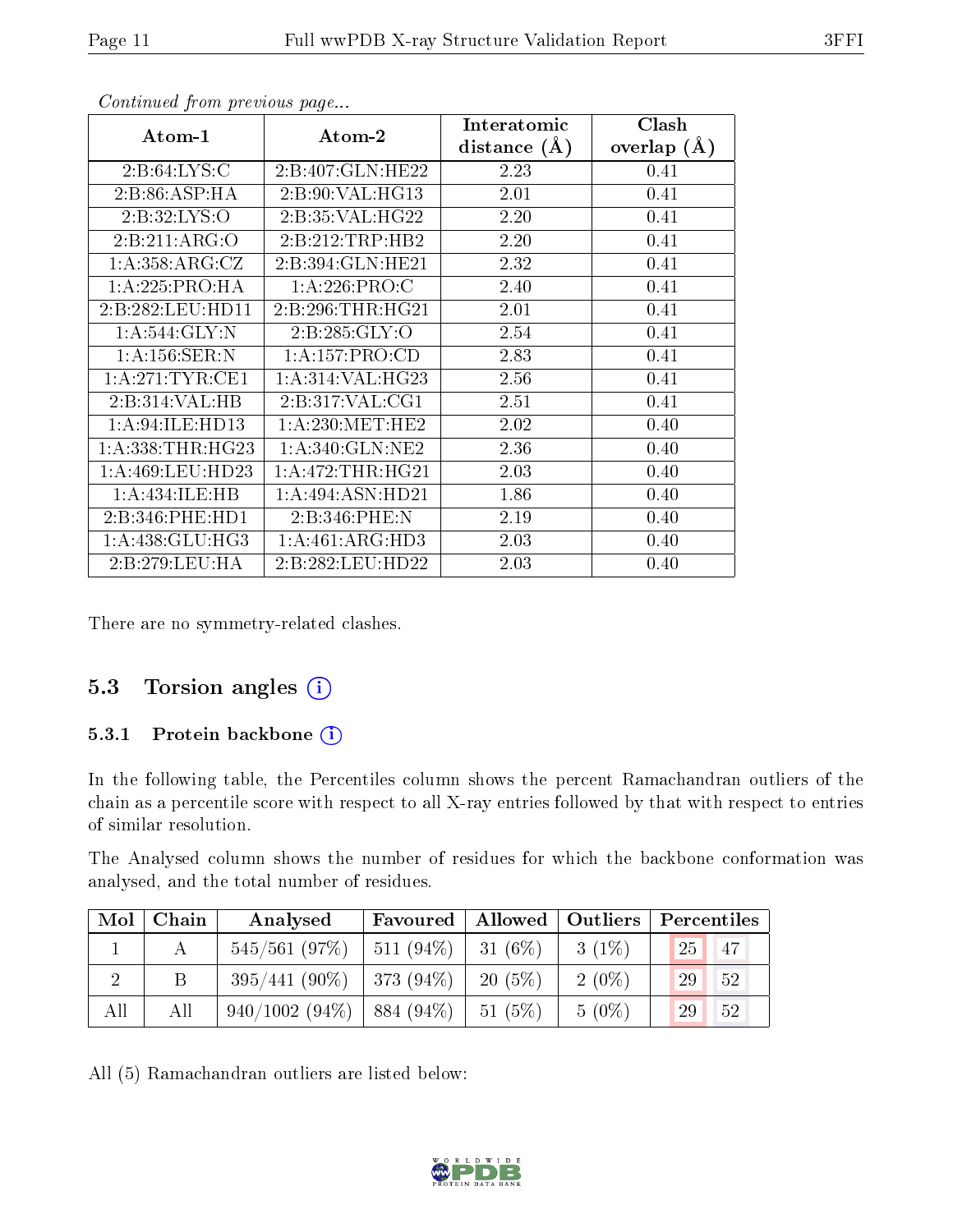| Mol | Chain | Res | <b>Type</b> |
|-----|-------|-----|-------------|
|     |       | 277 | $\rm{ARG}$  |
|     |       | 137 | <b>ASN</b>  |
|     |       | 345 | <b>PRO</b>  |
|     |       | 14  | <b>PRO</b>  |
|     |       | 13  | LYS         |

#### 5.3.2 Protein sidechains (i)

In the following table, the Percentiles column shows the percent sidechain outliers of the chain as a percentile score with respect to all X-ray entries followed by that with respect to entries of similar resolution.

The Analysed column shows the number of residues for which the sidechain conformation was analysed, and the total number of residues.

| Mol            | Chain | Analysed        | Outliers<br>Rotameric |           | Percentiles |    |  |
|----------------|-------|-----------------|-----------------------|-----------|-------------|----|--|
|                |       | $491/501(98\%)$ | 470 (96\%)            | 21(4%)    | 29          | 54 |  |
| $\overline{2}$ |       | $367/401(92\%)$ | 353 $(96\%)$          | 14 (4\%)  | 33<br>59    |    |  |
| All            | All   | $858/902(95\%)$ | 823 (96\%)            | 35 $(4%)$ | 30          | 56 |  |

All (35) residues with a non-rotameric sidechain are listed below:

| Mol            | Chain                          | Res              | Type                       |
|----------------|--------------------------------|------------------|----------------------------|
| $\mathbf{1}$   | $\boldsymbol{A}$               | $\overline{5}$   | ILE                        |
| $\mathbf{1}$   | $\overline{A}$                 | 27               | <b>THR</b>                 |
| $\mathbf{1}$   | $\overline{A}$                 | 53               | $\overline{\mathrm{GLU}}$  |
| $\mathbf{1}$   | $\overline{\rm A}$             | 70               | L <sub>Y</sub>             |
| $\mathbf{1}$   | $\overline{\rm A}$             | 72               | $\overline{\rm A}{\rm RG}$ |
| $\mathbf{1}$   | $\overline{\rm A}$             | 107              | THR                        |
| $\overline{1}$ | $\overline{A}$                 | 161              | $\overline{\text{GLN}}$    |
| $\mathbf{1}$   | $\overline{A}$                 | 203              | $\overline{\text{GLU}}$    |
| $\mathbf{1}$   | $\overline{A}$                 | 210              | LEU                        |
| $\mathbf{1}$   | $\overline{A}$                 | 260              | LEU                        |
| $\mathbf{1}$   | $\overline{A}$                 | 287              | <b>LYS</b>                 |
| $\mathbf{1}$   | $\overline{A}$                 | 300              | GLU                        |
| $\overline{1}$ | $\overline{A}$                 | 301              | <b>LEU</b>                 |
| $\overline{1}$ | $\overline{\overline{\rm{A}}}$ | 338              | <b>THR</b>                 |
| $\mathbf{1}$   | $\overline{A}$                 | $\overline{3}45$ | PRO                        |
| $\mathbf{1}$   | $\overline{A}$                 | 431              | $\overline{\text{LYS}}$    |
| $\mathbf{1}$   | $\overline{A}$                 | 461              | $\rm{ARG}$                 |
| $\mathbf{1}$   | $\overline{A}$                 | 464              | <b>GLN</b>                 |
| $\mathbf{1}$   | $\overline{\rm A}$             | 517              | LEU                        |

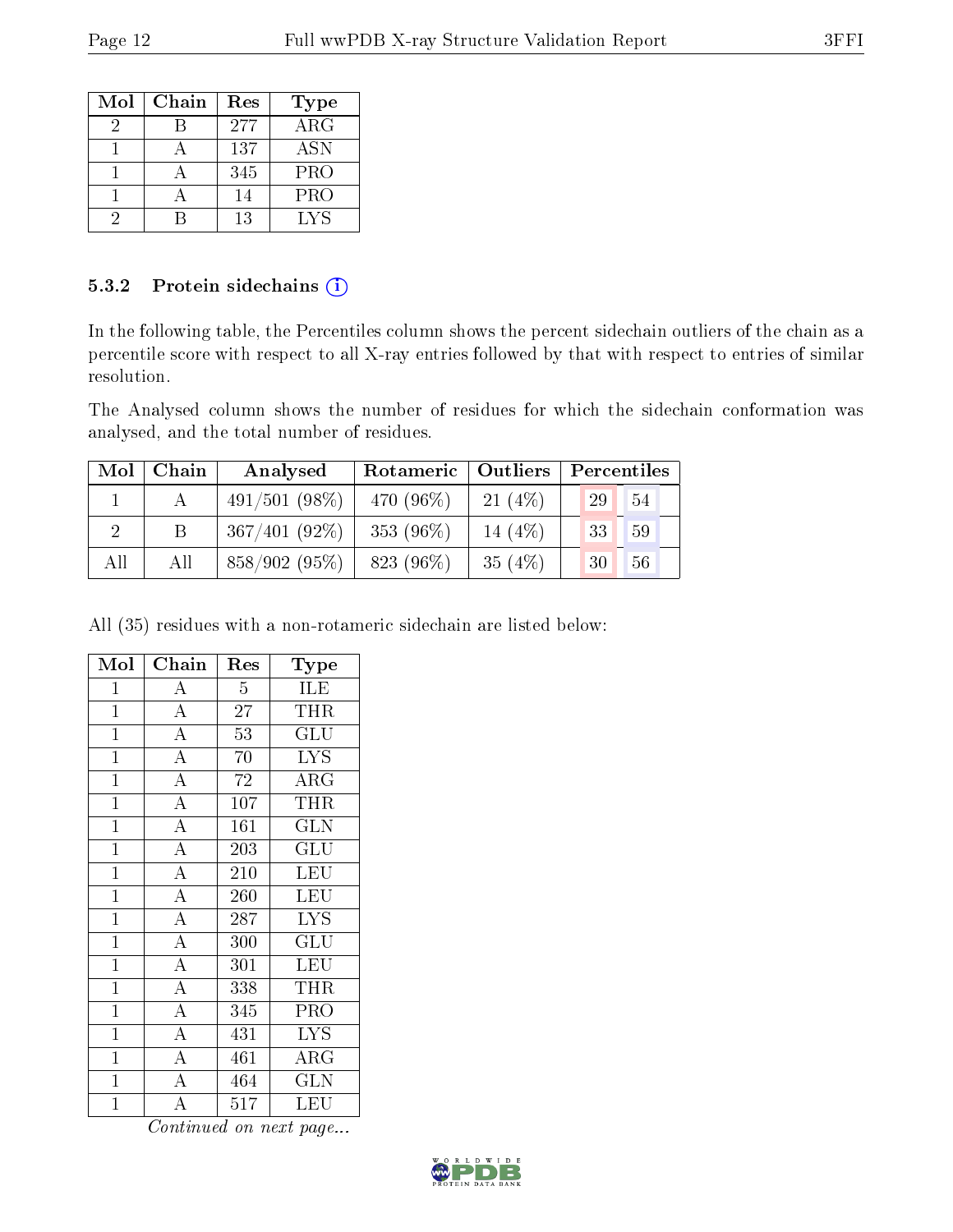| Mol            | Chain                   | Res               | <b>Type</b> |
|----------------|-------------------------|-------------------|-------------|
| 1              | А                       | 540               | <b>LYS</b>  |
| $\mathbf{1}$   | $\bf{A}$                | 551               | <b>LEU</b>  |
| $\overline{2}$ | $\overline{B}$          | 13                | <b>LYS</b>  |
| $\overline{2}$ | B                       | 90                | <b>VAL</b>  |
| $\overline{2}$ | $\boldsymbol{B}$        | $\overline{1}$ 79 | <b>VAL</b>  |
| $\overline{2}$ | B                       | 193               | LEU         |
| $\overline{2}$ | B                       | 214               | <b>LEU</b>  |
| $\overline{2}$ | $\overline{\mathbf{B}}$ | 232               | <b>TYR</b>  |
| $\overline{2}$ | B                       | 250               | <b>ASP</b>  |
| $\overline{2}$ | B                       | 277               | ${\rm ARG}$ |
| $\overline{2}$ | $\boldsymbol{B}$        | 282               | <b>LEU</b>  |
| $\overline{2}$ | $\overline{\mathrm{B}}$ | 295               | LEU         |
| $\overline{2}$ | B                       | 326               | ILE         |
| $\overline{2}$ | B                       | 346               | PHE         |
| $\overline{2}$ | B                       | 423               | <b>VAL</b>  |
| $\overline{2}$ | Β                       | 424               | <b>LYS</b>  |

Continued from previous page...

Some sidechains can be flipped to improve hydrogen bonding and reduce clashes. All (19) such sidechains are listed below:

| Mol            | Chain                   | Res | Type                    |
|----------------|-------------------------|-----|-------------------------|
| $\mathbf{1}$   | A                       | 136 | <b>ASN</b>              |
| $\mathbf{1}$   | $\overline{A}$          | 145 | <b>GLN</b>              |
| $\mathbf{1}$   | $\overline{A}$          | 197 | $\overline{\text{GLN}}$ |
| $\overline{1}$ | $\overline{A}$          | 198 | <b>HIS</b>              |
| $\mathbf{1}$   | $\overline{A}$          | 221 | <b>HIS</b>              |
| $\overline{1}$ | $\overline{A}$          | 336 | <b>GLN</b>              |
| $\overline{1}$ | $\overline{A}$          | 373 | $\overline{\text{GLN}}$ |
| $\overline{1}$ | $\overline{A}$          | 428 | $\overline{\text{GLN}}$ |
| $\mathbf{1}$   | $\overline{A}$          | 500 | <b>GLN</b>              |
| $\mathbf{1}$   | $\overline{A}$          | 507 | <b>GLN</b>              |
| $\mathbf{1}$   | $\overline{A}$          | 524 | <b>GLN</b>              |
| $\mathbf{1}$   | $\overline{\rm A}$      | 547 | <b>GLN</b>              |
| $\overline{2}$ | $\overline{\mathrm{B}}$ | 151 | $\overline{\text{GLN}}$ |
| $\overline{2}$ | $\overline{\mathrm{B}}$ | 174 | <b>GLN</b>              |
| $\overline{2}$ | $\overline{\mathrm{B}}$ | 208 | <b>HIS</b>              |
| $\overline{2}$ | $\overline{\mathrm{B}}$ | 258 | <b>GLN</b>              |
| $\overline{2}$ | $\overline{\mathrm{B}}$ | 278 | <b>GLN</b>              |
| $\overline{2}$ | $\boldsymbol{B}$        | 394 | <b>GLN</b>              |
| $\overline{2}$ | Β                       | 407 | $_{\rm GLN}$            |

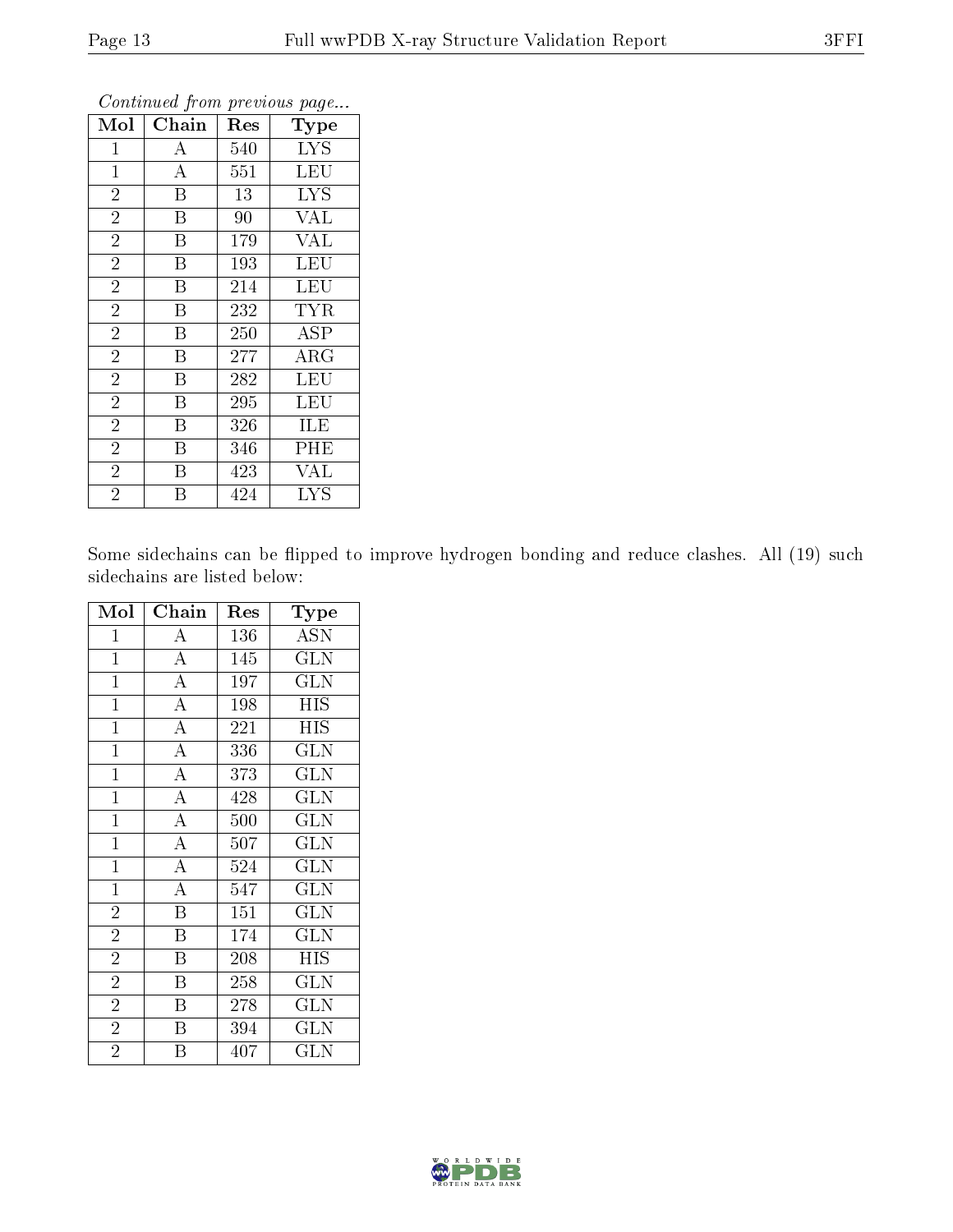#### $5.3.3$  RNA  $(i)$

There are no RNA molecules in this entry.

#### 5.4 Non-standard residues in protein, DNA, RNA chains (i)

There are no non-standard protein/DNA/RNA residues in this entry.

#### 5.5 Carbohydrates (i)

There are no carbohydrates in this entry.

### 5.6 Ligand geometry  $(i)$

1 ligand is modelled in this entry.

In the following table, the Counts columns list the number of bonds (or angles) for which Mogul statistics could be retrieved, the number of bonds (or angles) that are observed in the model and the number of bonds (or angles) that are defined in the Chemical Component Dictionary. The Link column lists molecule types, if any, to which the group is linked. The Z score for a bond length (or angle) is the number of standard deviations the observed value is removed from the expected value. A bond length (or angle) with  $|Z| > 2$  is considered an outlier worth inspection. RMSZ is the root-mean-square of all Z scores of the bond lengths (or angles).

| Mol<br>Type |     | $\mid$ Chain $\mid$ Res |     | Link | Bond lengths |      | Bond angles |               |  |          |
|-------------|-----|-------------------------|-----|------|--------------|------|-------------|---------------|--|----------|
|             |     |                         |     |      | Counts       | RMSZ | #Z  > 2     | Counts   RMSZ |  | #Z  > 2  |
|             | 3OB |                         | 561 |      | 35,36,36     |      |             | 43,51,51      |  | $3(6\%)$ |

In the following table, the Chirals column lists the number of chiral outliers, the number of chiral centers analysed, the number of these observed in the model and the number defined in the Chemical Component Dictionary. Similar counts are reported in the Torsion and Rings columns. '-' means no outliers of that kind were identified.

|      |     |        | Mol   Type   Chain   Res   Link   Chirals   Torsions   Rings |  |
|------|-----|--------|--------------------------------------------------------------|--|
| –30B | 561 | $\sim$ | $0/18/27/27$   $0/4/4/4$                                     |  |

There are no bond length outliers.

All (3) bond angle outliers are listed below:

| $\bf{Mol}_\perp$ | $\vert$ Chain $\vert$ Res $\vert$ Type |     |       | Atoms                     |                    | Observed( $^{\circ}$ )   Ideal( $^{\circ}$ ) |        |
|------------------|----------------------------------------|-----|-------|---------------------------|--------------------|----------------------------------------------|--------|
|                  |                                        | 561 | $3OB$ | $\mid$ C14-N13-C12 $\mid$ | $\vert 3.24 \vert$ | 121.80.                                      | 116.96 |
|                  |                                        | 561 | 3OB   | $O7-C10-C15$              | 2.28               | 119 65                                       | 116 04 |

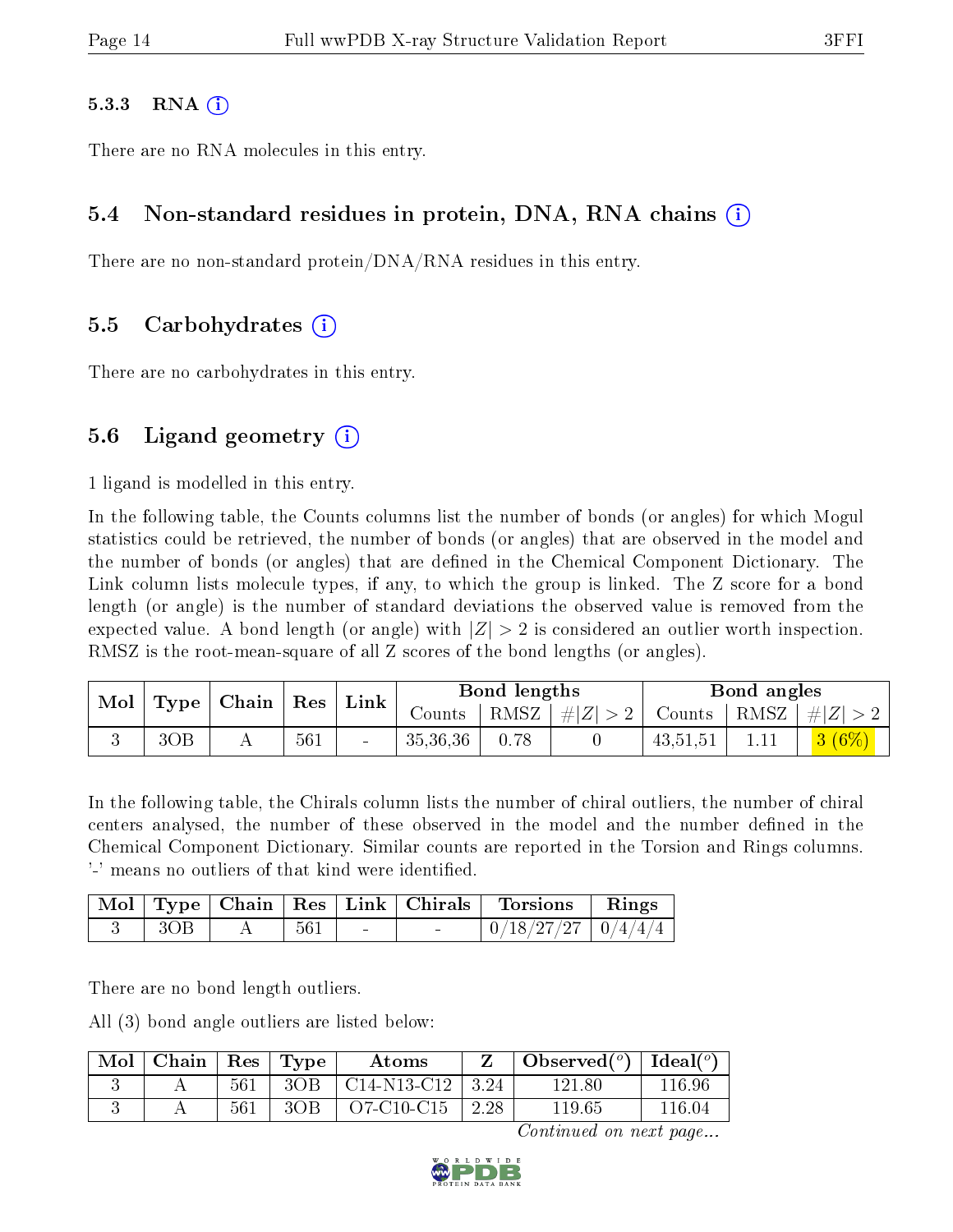Continued from previous page...

| $\blacksquare$ Mol $\vert$ Chain $\vert$ Res $\vert$ Type $\vert$ |  | Atoms                            | Observed( $^{\circ}$ )   Ideal( $^{\circ}$ ) |          |
|-------------------------------------------------------------------|--|----------------------------------|----------------------------------------------|----------|
|                                                                   |  | $561$   3OB   C20-C22-N24   2.25 | 121 64                                       | - FI 7-7 |

There are no chirality outliers.

There are no torsion outliers.

There are no ring outliers.

1 monomer is involved in 2 short contacts:

|  |           | Mol   Chain   Res   Type   Clashes   Symm-Clashes |
|--|-----------|---------------------------------------------------|
|  | 561 1 3OB |                                                   |

The following is a two-dimensional graphical depiction of Mogul quality analysis of bond lengths, bond angles, torsion angles, and ring geometry for all instances of the Ligand of Interest. In addition, ligands with molecular weight > 250 and outliers as shown on the validation Tables will also be included. For torsion angles, if less then 5% of the Mogul distribution of torsion angles is within 10 degrees of the torsion angle in question, then that torsion angle is considered an outlier. Any bond that is central to one or more torsion angles identified as an outlier by Mogul will be highlighted in the graph. For rings, the root-mean-square deviation (RMSD) between the ring in question and similar rings identified by Mogul is calculated over all ring torsion angles. If the average RMSD is greater than 60 degrees and the minimal RMSD between the ring in question and any Mogul-identified rings is also greater than 60 degrees, then that ring is considered an outlier. The outliers are highlighted in purple. The color gray indicates Mogul did not find sufficient equivalents in the CSD to analyse the geometry.

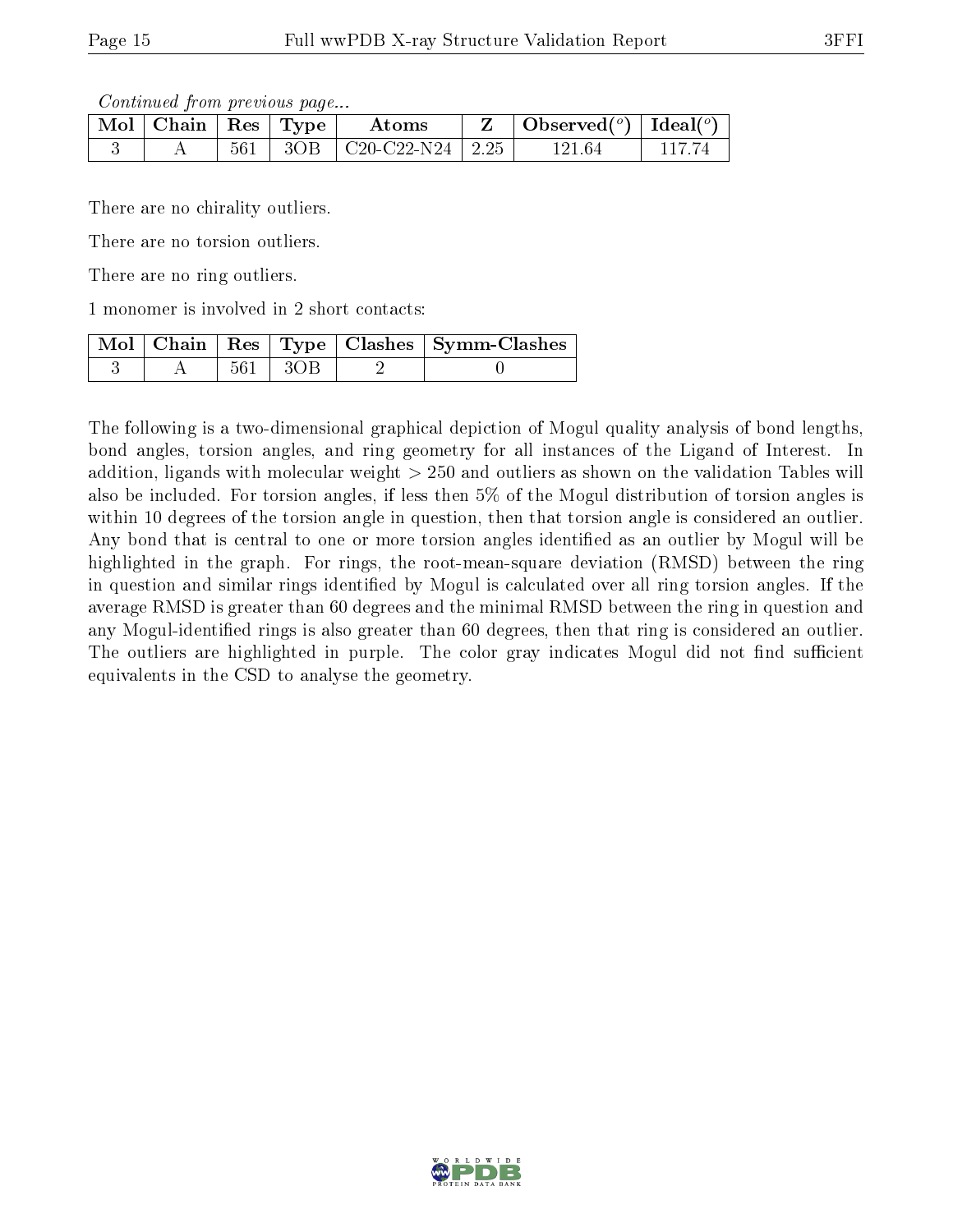

### 5.7 [O](https://www.wwpdb.org/validation/2017/XrayValidationReportHelp#nonstandard_residues_and_ligands)ther polymers (i)

There are no such residues in this entry.

### 5.8 Polymer linkage issues (i)

There are no chain breaks in this entry.

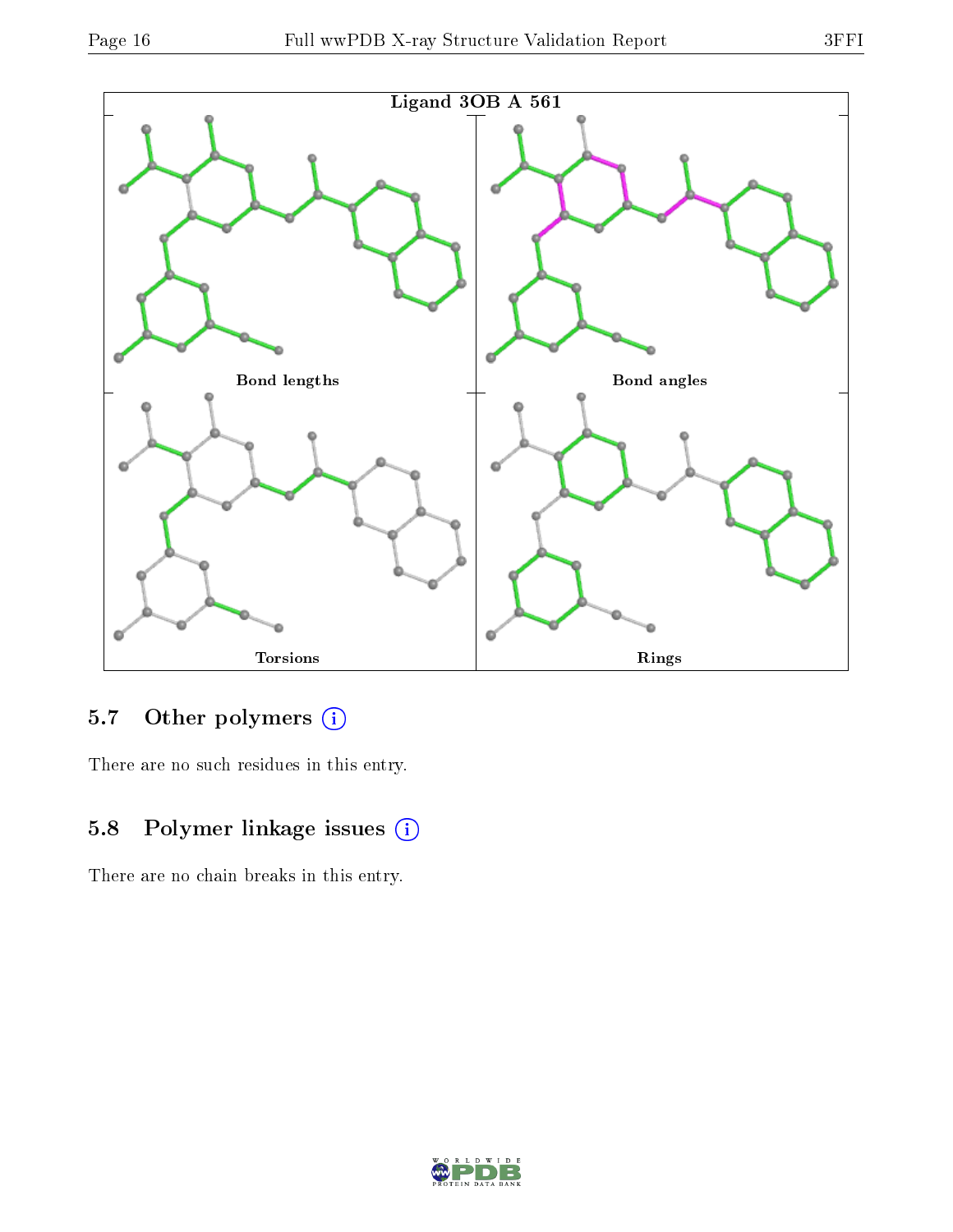## 6 Fit of model and data  $(i)$

## 6.1 Protein, DNA and RNA chains  $(i)$

In the following table, the column labelled  $#RSRZ> 2'$  contains the number (and percentage) of RSRZ outliers, followed by percent RSRZ outliers for the chain as percentile scores relative to all X-ray entries and entries of similar resolution. The OWAB column contains the minimum, median,  $95<sup>th</sup>$  percentile and maximum values of the occupancy-weighted average B-factor per residue. The column labelled ' $Q< 0.9$ ' lists the number of (and percentage) of residues with an average occupancy less than 0.9.

| Mol            | Chain | Analysed        | ${ <\hspace{-1.5pt}{\mathrm{RSRZ}} \hspace{-1.5pt}>}$ | $\#\text{RSRZ}\text{>2}$ |    | $OWAB(A^2)$      | $\rm Q\textcolor{black}{<}0.9$ |
|----------------|-------|-----------------|-------------------------------------------------------|--------------------------|----|------------------|--------------------------------|
|                |       | 549/561(97%)    | 0.36                                                  | 14 (2\%) $\sqrt{56}$     | 50 | 63, 83, 99, 122  |                                |
| $\overline{2}$ |       | $403/441(91\%)$ | 0.39                                                  | $17(4\%)$ 36             | 29 | 64, 79, 111, 114 |                                |
| All            | All   | 952/1002(95%)   | 0.38                                                  | 31 $(3\%)$<br>46         | 39 | 63, 82, 108, 122 |                                |

All (31) RSRZ outliers are listed below:

| Mol            | Chain                   | Res              | Type                    | $\rm RSRZ$       |
|----------------|-------------------------|------------------|-------------------------|------------------|
| $\overline{2}$ | Β                       | 12               | <b>LEU</b>              | 5.7              |
| $\overline{2}$ | B                       | 14               | <b>PRO</b>              | $5.6\,$          |
| $\overline{1}$ | $\overline{\rm A}$      | 193              | <b>LEU</b>              | 5.2              |
| $\overline{2}$ | $\boldsymbol{B}$        | 13               | <b>LYS</b>              | $4.\overline{6}$ |
| $\overline{1}$ | $\overline{\rm A}$      | 452              | <b>LEU</b>              | $\overline{4.1}$ |
| $\overline{2}$ | $\boldsymbol{B}$        | 232              | <b>TYR</b>              | $3.9\,$          |
| $\overline{1}$ | $\overline{\rm A}$      | 453              | <b>GLY</b>              | 3.7              |
| $\overline{2}$ | $\overline{\mathbf{B}}$ | 215              | <b>THR</b>              | $3.2\,$          |
| $\overline{1}$ | $\overline{\rm A}$      | 445              | <b>ALA</b>              | 3.2              |
| $\overline{2}$ | $\overline{\mathrm{B}}$ | $24\,$           | <b>TRP</b>              | $2.\overline{8}$ |
| $\overline{1}$ | $\overline{\rm A}$      | 195              | ILE                     | 2.8              |
| $\overline{1}$ | $\overline{\rm A}$      | 426              | <b>TRP</b>              | $2.8\,$          |
| $\overline{1}$ | $\overline{\rm A}$      | 431              | $\overline{\text{LYS}}$ | 2.6              |
| $\overline{1}$ | $\overline{\rm A}$      | 551              | <b>LEU</b>              | $2.6\,$          |
| $\overline{2}$ | $\overline{\mathrm{B}}$ | 277              | $\overline{\text{ARG}}$ | 2.5              |
| $\overline{2}$ | $\boldsymbol{B}$        | $\overline{11}$  | $\overline{\text{LYS}}$ | 2.4              |
| $\overline{2}$ | $\overline{\mathrm{B}}$ | $\overline{301}$ | <b>LEU</b>              | $2.\overline{4}$ |
| $\overline{2}$ | $\boldsymbol{B}$        | 230              | <b>MET</b>              | 2.4              |
| $\overline{2}$ | $\overline{\mathrm{B}}$ | 245              | <b>VAL</b>              | $\overline{2.3}$ |
| $\frac{2}{1}$  | B                       | $\overline{15}$  | $\overline{\text{GLY}}$ | $\overline{2.3}$ |
|                | $\overline{\rm A}$      | 548              | $\overline{\text{VAL}}$ | 2.3              |
| $\overline{2}$ | B                       | 231              | <b>GLY</b>              | 2.3              |
| $\mathbf{1}$   | A                       | 491              | <b>LEU</b>              | 2.2              |
| $\overline{2}$ | B                       | $\overline{6}$   | GLU                     | 2.2              |

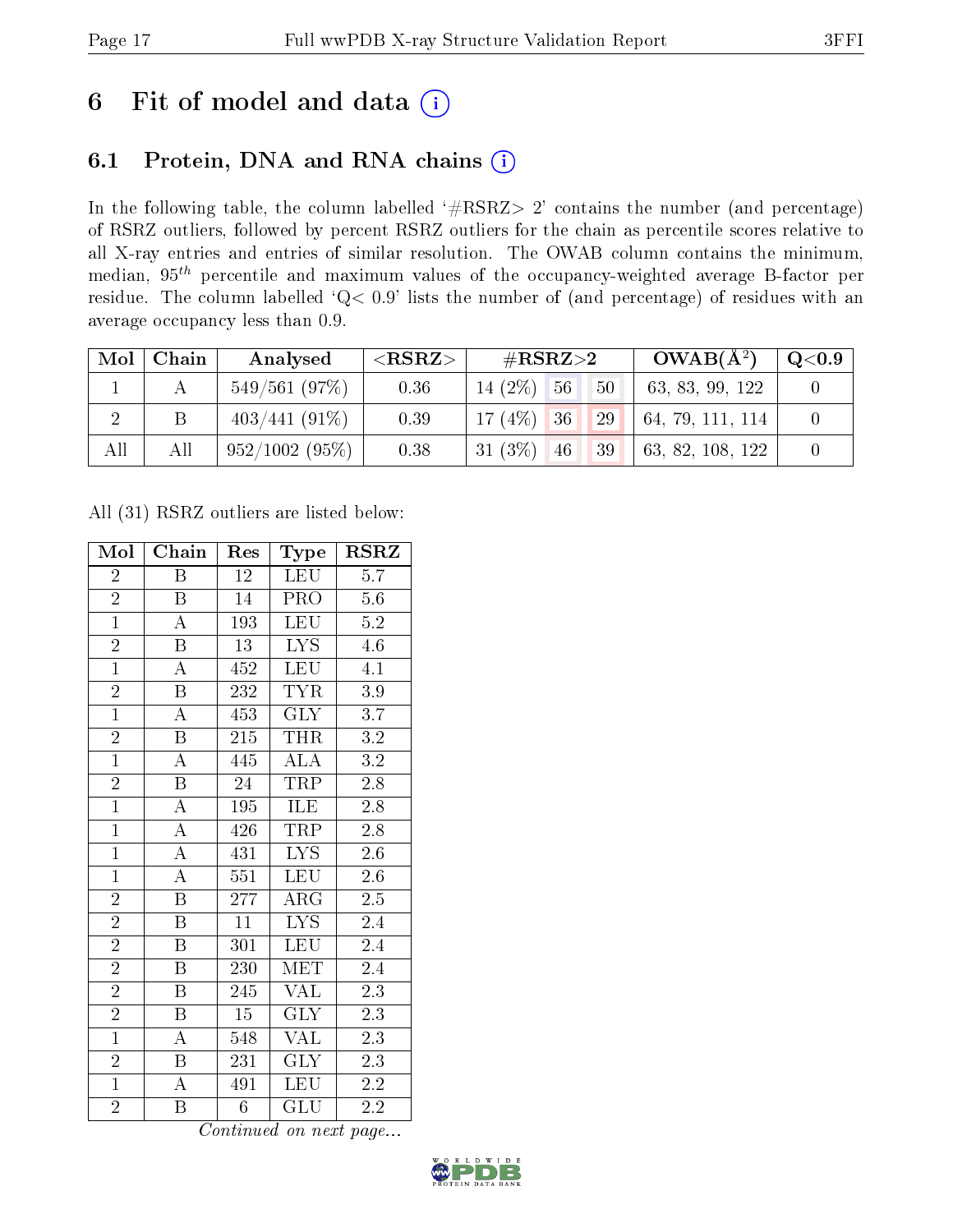| Mol            | Chain | Res | <b>Type</b> | <b>RSRZ</b> |
|----------------|-------|-----|-------------|-------------|
|                |       | 553 | <b>SER</b>  | 2.2         |
| $\overline{2}$ | В     | 276 | <b>VAL</b>  | 2.1         |
| $\overline{2}$ | В     | 216 | THR         | 2.1         |
|                |       | 198 | <b>HIS</b>  | 2.1         |
|                |       | 20  | <b>LYS</b>  | 2.1         |
| $\overline{2}$ | В     | 90  | VAL         | 2.1         |
|                |       | 228 | LEU         | 2.0         |

Continued from previous page...

### 6.2 Non-standard residues in protein, DNA, RNA chains  $(i)$

There are no non-standard protein/DNA/RNA residues in this entry.

#### 6.3 Carbohydrates  $(i)$

There are no carbohydrates in this entry.

### 6.4 Ligands  $(i)$

In the following table, the Atoms column lists the number of modelled atoms in the group and the number defined in the chemical component dictionary. The B-factors column lists the minimum, median,  $95<sup>th</sup>$  percentile and maximum values of B factors of atoms in the group. The column labelled  $Q < 0.9$ ' lists the number of atoms with occupancy less than 0.9.

|     |  |                        |                                                                 | $\boxed{\text{ Mol}}$ Type   Chain   Res   Atoms   RSCC   RSR   B-factors $(\AA^2)$   Q<0.9 |  |
|-----|--|------------------------|-----------------------------------------------------------------|---------------------------------------------------------------------------------------------|--|
| 3OB |  | $561$   $33/33$   0.90 | $\begin{array}{ c c c c c c } \hline 0.25 & \hline \end{array}$ | 77,78,80,81                                                                                 |  |

The following is a graphical depiction of the model fit to experimental electron density of all instances of the Ligand of Interest. In addition, ligands with molecular weight  $> 250$  and outliers as shown on the geometry validation Tables will also be included. Each fit is shown from different orientation to approximate a three-dimensional view.